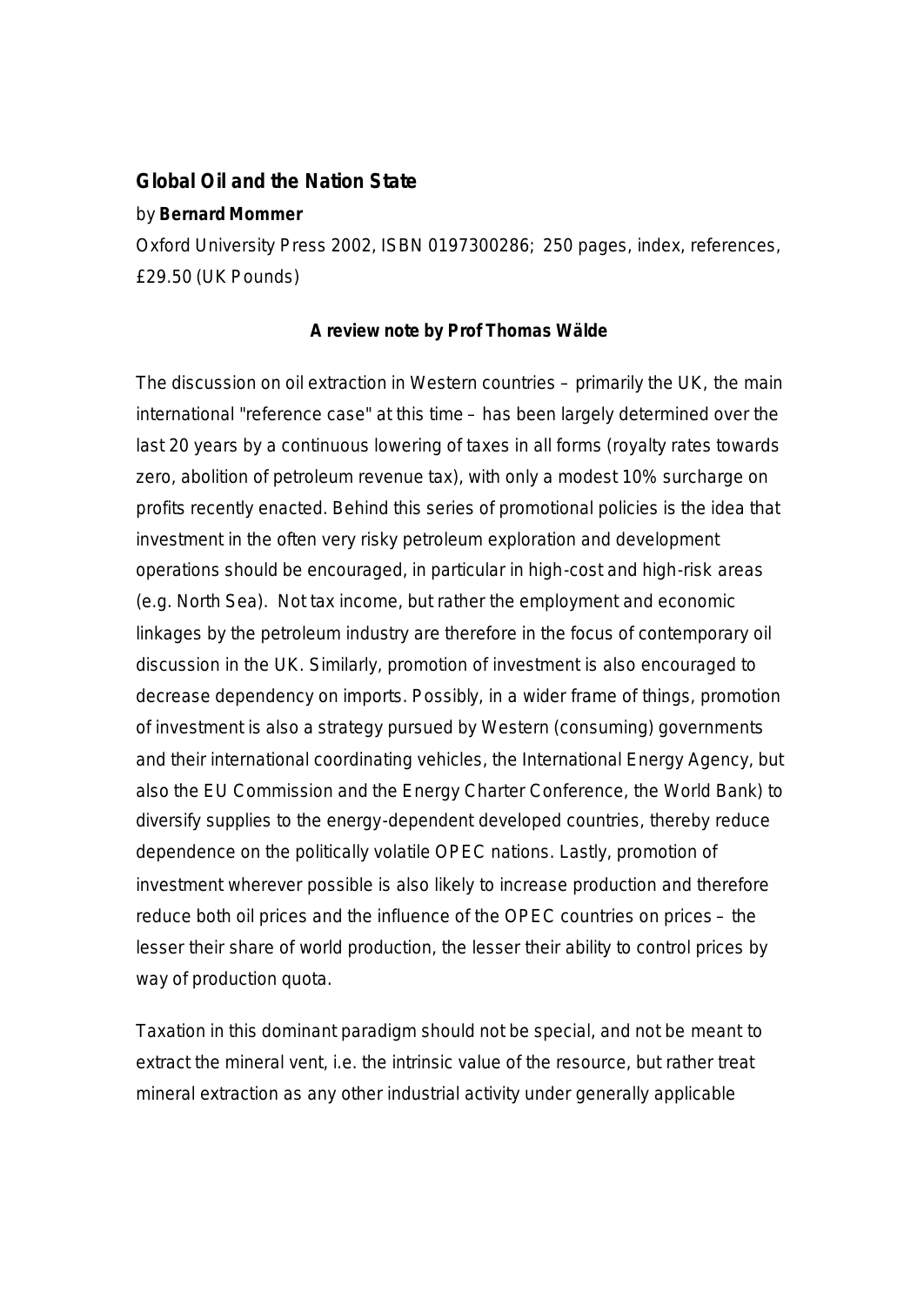corporate income tax. It should be moderate – to encourage investment and be flexible, perhpaps higher in cases of high rate of return which means mostly large oilfields and high oil prices, lower for less profitable operations and in times of lower oil prices. Even such modest special characteristics of petroleum taxation have been more or less eliminated in countries such as the UK. This model has been propagated, mainly by the World Bank (less so by the IEA which has had little influence or interest in upstream oil&gas investment conditions outside the IEA membership) to (mainly) developing producing and prospective producer countries around the world, notably in the Caspian region. It is also followed by virtually all countries that wish to attract investment into areas with higher geological or political risk (e.g. Colombia). Russia is a case apart as an official investment promotion policy has co-existed uneasily with an equally strong antiforeign-company sentiment.

Mommer's book is intended to disrupt this influential and far-reaching "UK & Washington" consensus. He does not look at oil "governance" from the view of a developing country anxious to produce for the domestic market and gain some export revenues nor from the view of a developed country keen to maintain and expand employment and industrial linkages or a developed country keen to diversify supply and reduce prices for consumers, but rather from the absolute opposite: The perspective of an oil producer that is absolutely dependent on revenues from oil exports. His perspective is therefore mainly an OPEC perspective (though Norway, Angola, the Caspian states and to a more limited extent Russia may also fall into this group). This is not surprising: Dr Mommer, a former executive of PDVSA and senior fellow at the Oxford Energy Institute, is currently an adviser to OPEC – ex-OPEC Secretary General Ali Rodriguez adds a foreword to the book; he has also been a leading spirit behind the recent enactment of a much more restrictive petroleum law in Venezuela which emphasizes payment of royalties and government majority participation. One might be tempted to include this work in the growing number of anti-globalisation studies, this time focused on the oil sector and an attack on "neo-liberal" models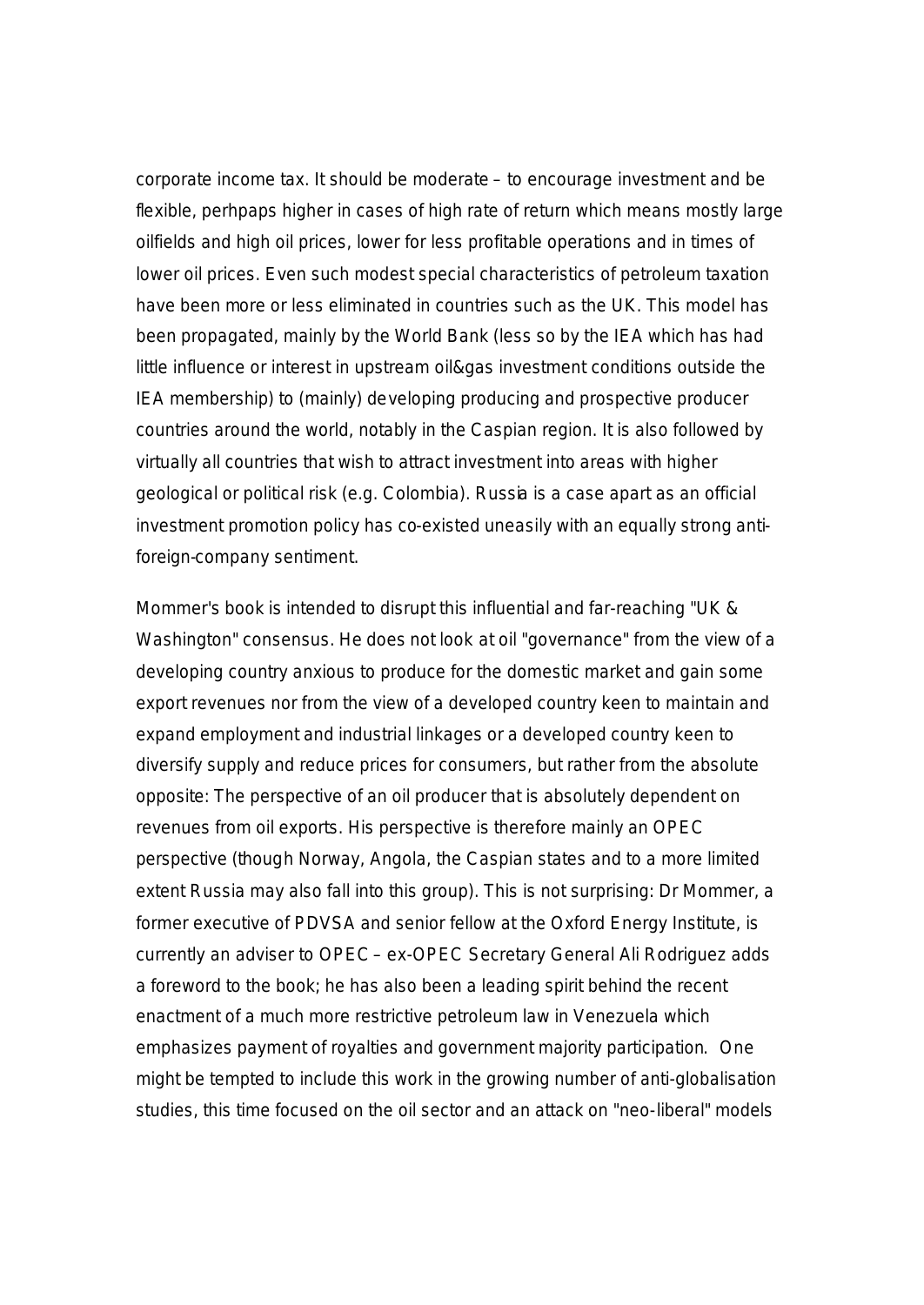of governance – but we will leave such more ideological qualification to the end of this review.

Mommer starts with a theoretical introduction where he questions the exclusion of land and resources – "land & resource rent" – from the economic discourse since Ricardo. He proposes that such unwarranted exclusion of land/resources as a very distinct factor of production has led to neglect and misunderstanding of their role, and the importance of "land rent" for oil governance. He sees two essentially different models of governance in competition: A proprietorial model where the regime (consisting of mineral title rules, licensing rules and commercial practices to get access to mineral resources) focuses on the right of the owners of the resource to dispose of the resources as they see fit and allows them to extract maximum payment for access. This proprietorial model is contrasted with the non-proprietorial model where the legal regime weakens the strength of ownership over the subsurface minerals and emphasizes rather the rights of the commercial companies of getting access and developing natural resources. A proprietorial regime – irrespective if the proprietors are private land-owners or the state – will tend to maximize tax income and not allow depletion of a nonrenewable resources if there is not a commensurate payment, whatever the commercial viability of extraction and profitability of the company. He finds proprietorial models in UK coal nationalization, in the US (mainly Western, nonpublic land systems of landownership including subsurface minerals) and in the post-nationalisation regimes of the 1970s, mainly in the major OPEC countries. This distinction is not a legal and formal one – mining law distinguishes between the traditional common law principles where land includes subsurface minerals and the civil law (regalian) systems where subsurface minerals belong to the state. It is rather one focusing on the relative strength of ownership over minerals – be it public or private. Strong ownership models allow a land-owner maximum leverage (and power to obstruct mineral development against his will), nonproprietorial systems weaken the rights of land-owners and enhance the access and security of tenure rights of access-seeking investors. He quotes the Marquis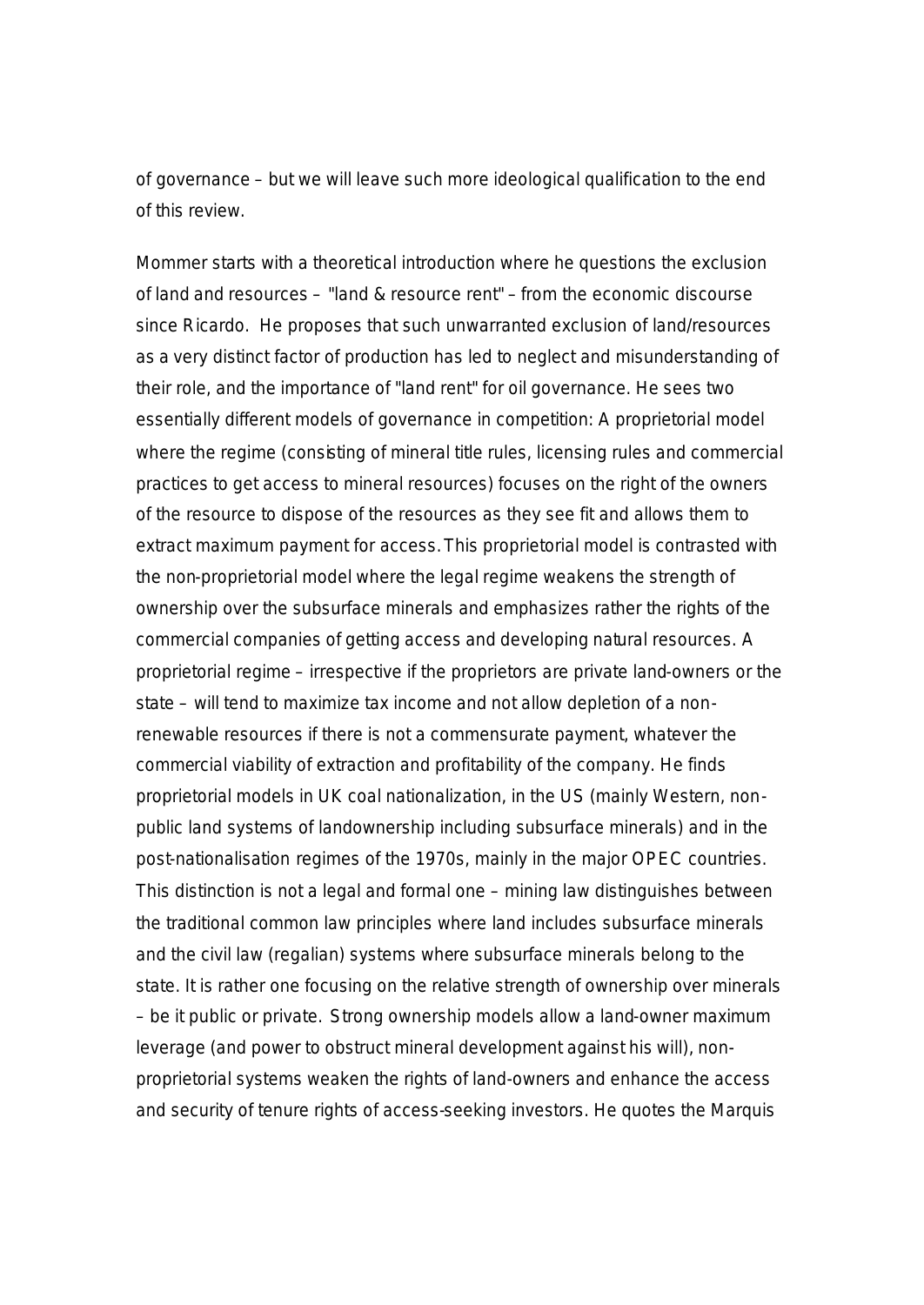of Mirabeau who, during the French revolution, emphasized the priority of the state (or society) for access to minerals over the more restrictive interests of private land-owners. A proprietorial system emphasizes and allows the owners of the resource to decide on development and extract maximum rent; a nonproprietorial system considers minerals rather as a "public good". Overtaxing and restriction of exploitation would reduce industrial activity that generates net benefits for the nation and is thus discouraged.

In reality, evidently, the two concepts tend to co-exist, but one or the other will dominate the existing system of mineral licensing and taxation. A proprietorial system will tend to limit exploitation. Larger reserves to production ratio indicate that a proprietorial system prevails. Non-proprietorial systems will tend to accelerate production and involve shorter reserve to production ratio; Mommer calls this "intensity of production": 0.56 in OPEC countries, but 7.87 in the UK. Non-proprietorial systems are therefore better, at least in the short-term, for consumers as they tend to lead to oversupply and cheaper prices. In proprietorial systems owners sit more tightly on their reserves; they are constrained only by their current cash needs. Conservative business families (including the House of Saud) or Norway might be the prime examples. Proprietorial systems take a longer perspective, implicit use a lower discount rate, while non-proprietorial systems are more short-term and "pump what they can" on the assumption that what is good for the companies is in some way also good for society at large. This essential distinction of non-proprietorial regimes (associated to some extent with economic liberalism) informs the book, its analysis, case studies and propositions throughout. A major challenge for extreme proprietorial systems – i.e. those where both the resources and the commercial operators are nationalized – is that state petroleum enterprises develop a life and power of their own. They tend to "eat up" mineral rent otherwise available for taxation; they have more political and bargaining power in the non-at-arm's-length relationships with the tax collecting government and an incentive to reduce taxable or distributable profit by inflating cost. Mommer notes this post-nationalisation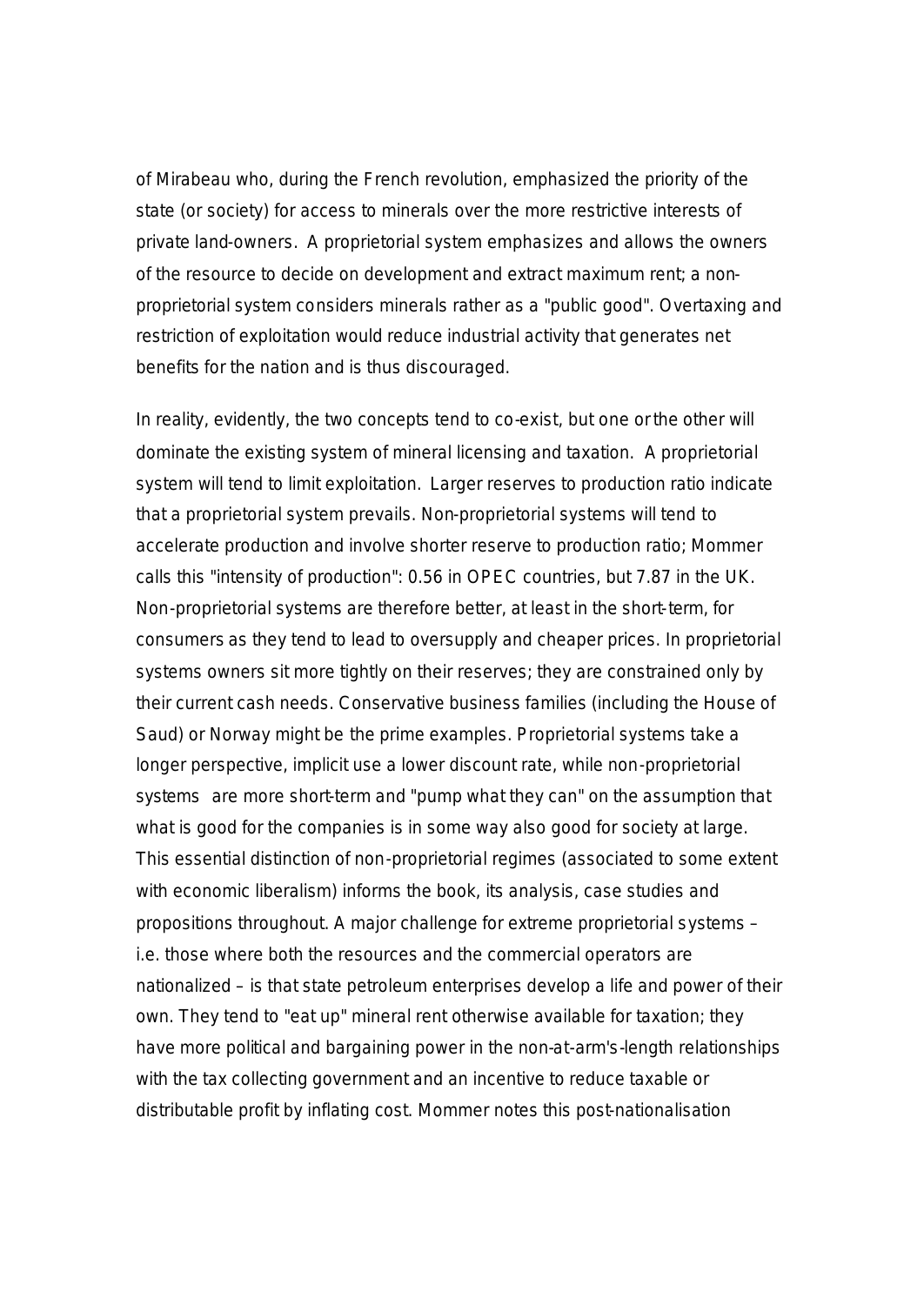phenomenon. His analysis of post-nationalisation PDVSA sheds a lot of light on the challenge posed by state enterprises to fiscal objectives of the producing country governments.

In Mommer's narrative, the oil producing states should be seen analogous to "landlords", while the commercial operators are "tenants", i.e. actors with a lesser, derived and more transitory right. This narrative is significant: The prevailing Western narrative presents countries as havens of investment opportunities keen to see their resource developed and therefore keen to attract investors with the ability to choose among competing projects. In Mommer's narrative, the producer state is a landlord who may, or may not, but in all cases only against maximum rent, give temporary access to commercial operators to its natural resources. One implication of this change of narrative is the emphasis on royalties, i.e. a percentage levy mainly on the value of production, rather than on income taxation, the modern and prevailing approach towards oil extraction. With taxes, the company only pays when and if there is a profit. This means that revenues may only come after years of extraction or, in weaker projects and in case of weak prices, never. Given modern resource tax systems, engineered in particular through production-sharing contracts and accelerated recovery, this contrast between on-going production and absence of government income is almost always a cause for considerable discontent. In the landlord-tenant model, the royalty is the price that has to be paid always, whatever the profitability. It is a minimum charge on depletion. For the landlord, it makes no sense to let a company extract its oil without any payment. The landlord is not concerned over the company's profitability, but over getting a maximum price for the disappearing resource. Royalties, as Mommer points out as well, have the additional advantage of being much easier to calculate and are much less subject to complex deductions through transfer pricing, corporate overhead, profit shifting and other accounting magic. Had he written this a year later, he would undoubtedly have drawn upon the accounting travails of the ENRONS and its many followers.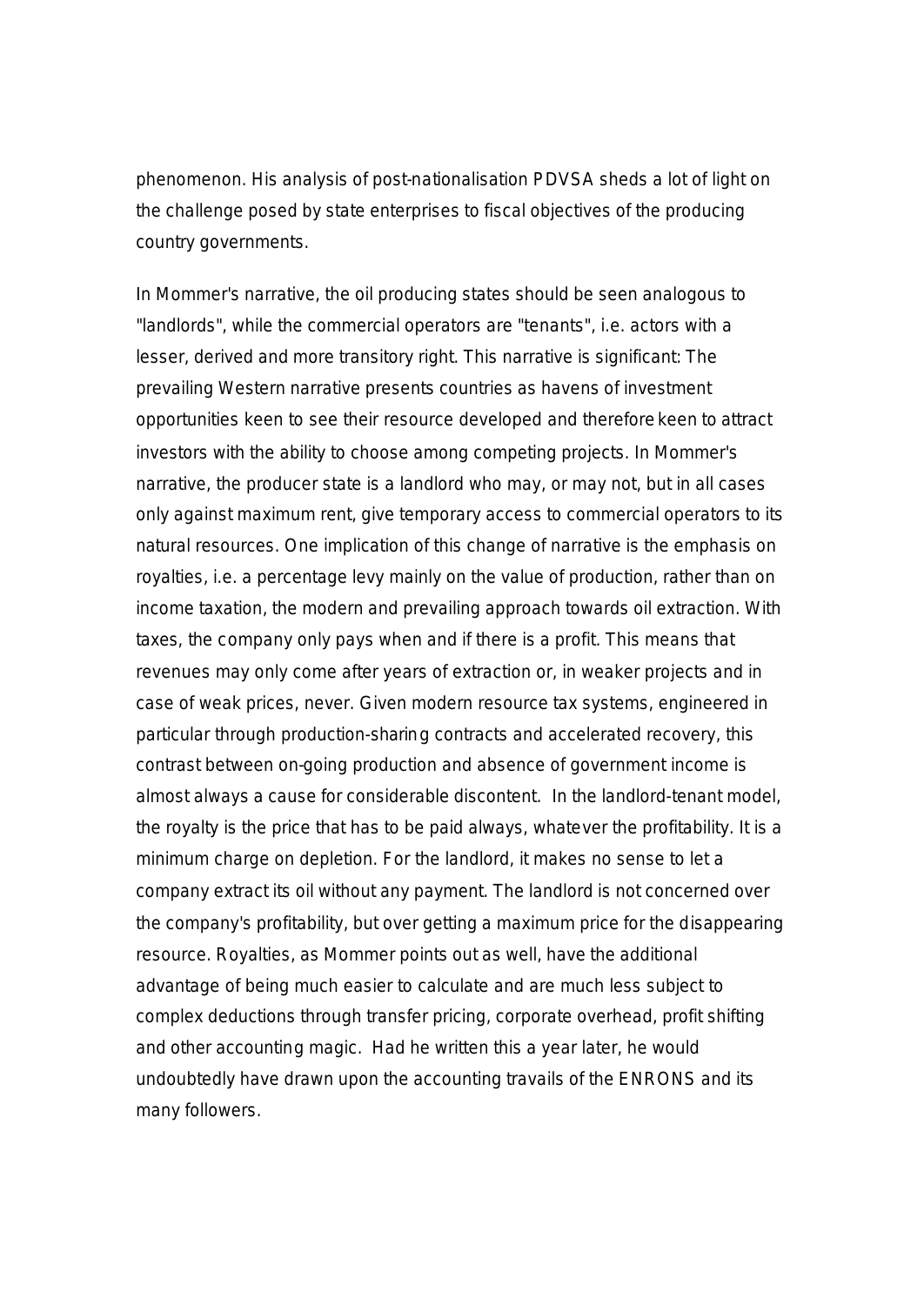Mommer does, surprisingly, not reinforce his narrative with an environmental argument (e.g. minimum charge for depletion of non-renewable resource) as he could have done easily (e.g. Z. Gao, *International Offshore Petroleum Contracts*, Graham & Trotman, 1994). The fact that royalties may penalize and therefore prohibit projects is of little importance for the author: If oil extraction can not afford to pay a royalty, it should be better left in the ground. He also makes the argument that oil companies can shift royalties – as cost – to the consumer so that in his perspective the conflict is not between oil companies and producing countries, but rather a distributional question between oil producers and consuming countries. Oil companies are, in the author's view, only intermediaries between the landowners and the consumers.

It is never quite clear if the author suggests that oil companies could shift royalty as cost to the consumers in general and provided all relevant countries imposed royalty-like payments or if he suggests that a specific oil company could shift such costs in a specific projects to consumers. It is probably the former as Mommer does not exclude royalty rebates for more difficult projects. Presumably, his argument runs, or should run, that if all relevant producer countries would impose a standard royalty, then, for an oil company, such royalty would be an irreducible cost factor without specific impact on benchmarked and competitive production cost and would be born exclusively by the consumer in the form of higher price. That argument is, though, never developed fully. Mommer describes the evolution of royalty regimes US land-leasing practice for oil operators towards a common practice of charging standardized rates. He observes that such rates tended to be uniform and standardised whatever the specific project economics. This should be puzzling to a fine economic mind, but is understandable as a market's response to the complications and transaction costs of project-specific royalty negotiations. Mommer probably foresees – or advocates – that a global standardized royalty regime could, or should, evolve in a very similar way. His analysis seems to indicate throughout the several case studies that common royalties, in UK coal, in US, Mexican, Venezuelan and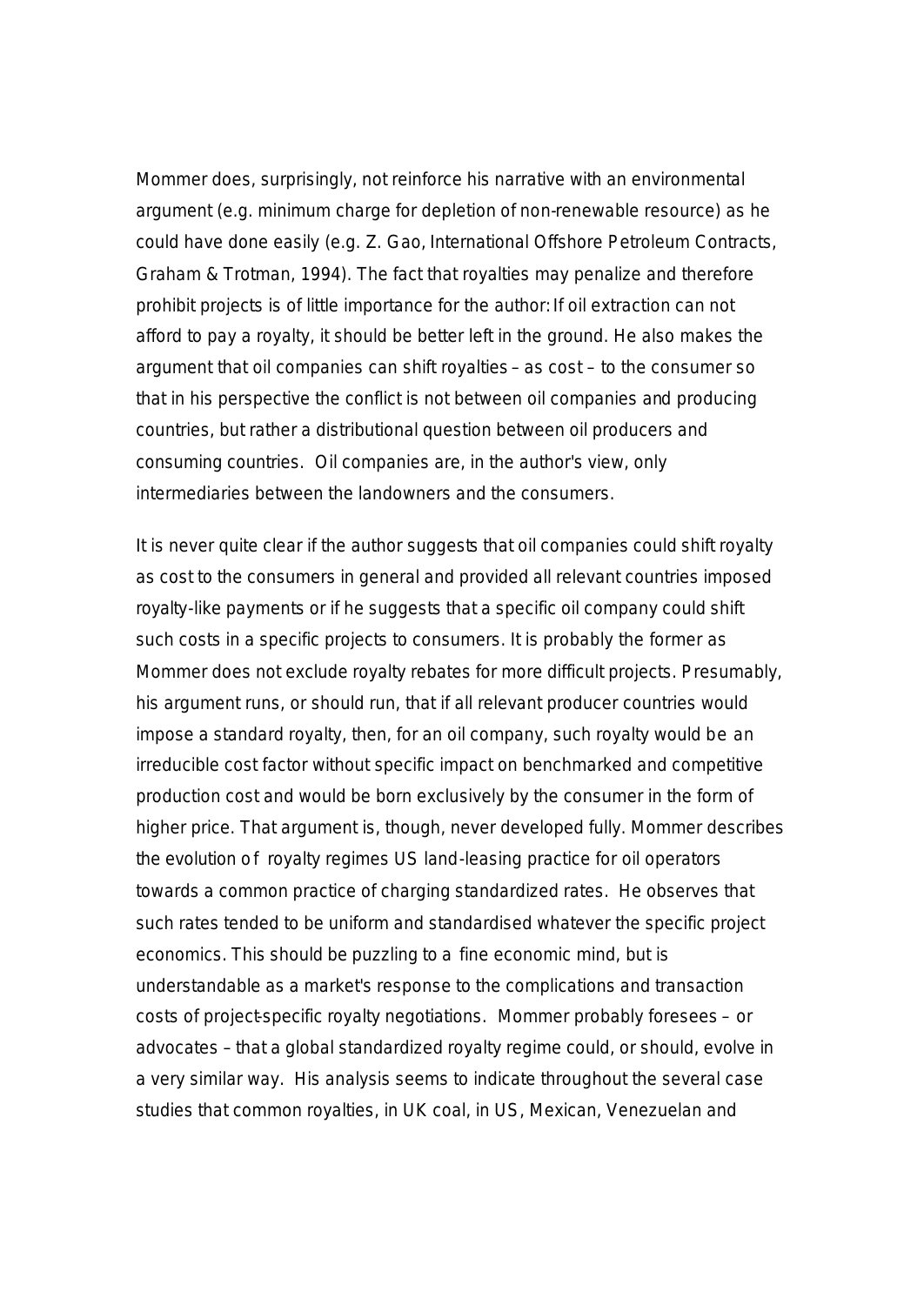OPEC, developed. If he were to investigate earlier mining law history, he would find the Spanish "Quinta Real" and similar, standardized, easy to administer royalty rates, again irrespective of project specifics. Such royalties are really a base price for depletion of a non-renewable resource. The owner in fact says: Either you pay me so much, or I prefer the resource to remain undeveloped in the ground. The counter-argument is that the chance of a worldwide uniform royalty regime seems minimal. The world is less homogeneous than US oil producing states in the latter 19th century. There is no worldwide coordinating authority – such as the Texas Railroad Commission. Mommer's idea is probably that OPEC should act as the successor to the Texas Railroad Commission and other US oil policy coordinating bodies. Such ideas were present in the early part of OPEC's history in the 1960s and still present in the famous Resolution XVI.90. But such a strategy would meet the same obstacles as most OPEC policies – the fact that royalties just imposed on OPEC production gives a competitive advantage and hence chance to expand market share to the detriment of OPEC countries to those outside a standard royalty group.

The value of Mommer's study does not only lie in its determined attempt to present an alternative narrative for oil governance, but also in a series of individual case studies. I will nor review his case studies, and the implications he draws from them. His analysis of the history of British coal highlights both the emergence of customary royalty standards irrespective of project characteristics and the concentration of ownership over mining rights in the state as an instrument to create a more efficient system of exploitation, i.e. by reducing the transaction cost of complex and varied legal relationships between individual mine-owners and operators. A very similar argument underlay the 2002 mining law reform in South Africa where the reversion to the state of specific mining rights was – partly – justified by the need to simplify licensing and bring "fallow" titles back into circulation. He notes that public ownership of minerals was never questioned, even when British coal, as major mine operator, was re-privatised in 1991.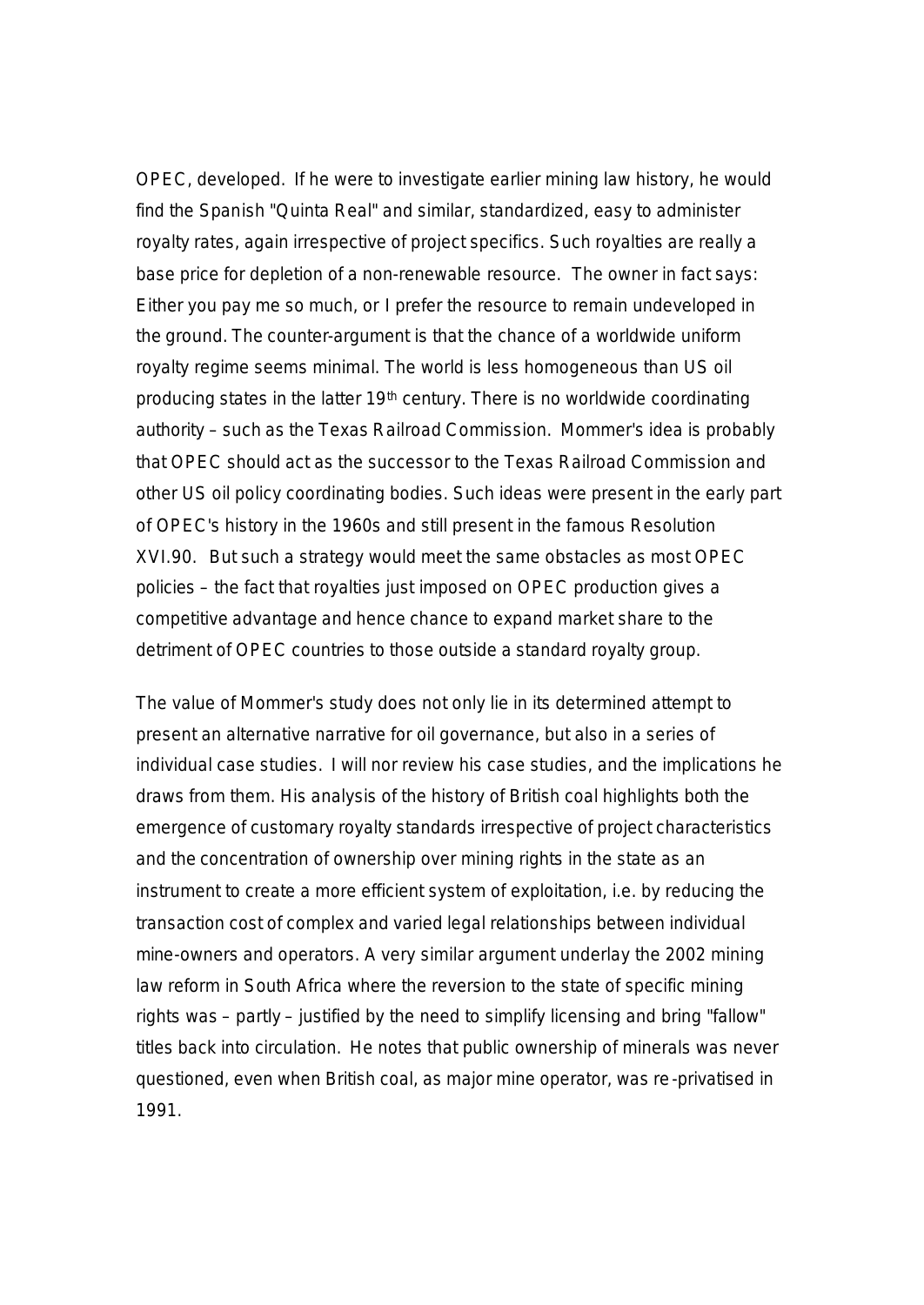Mommer's main inspiration comes from the history of American oil. Here, royalty was the normal and customary payments to be made to private land-owners (with common law extending ownership to subsurface minerals – "usque ad inferos et ad caelum"). Mommer reports royalty rates up to 50%, with an average of 15%. Instruments and issues well known in mineral law – "delay rentals", obligations to explore the land, distinction of exploration and production phase – developed in standard lease practice interacting with judicial intervention. US regulatory and judge-made law and institutions (Texas Railroad Commission; Inter-state Oil Compact Commission) imposed with "pro-rationing" a form of early production control on most oil producers in response to market demand . Mommer views OPEC as a kind of universalized successor to these two US institutions. They operated until the 1960s, i.e. during the time oil was plentiful. They stopped operating a production control system when US consumption outstripped domestic supplies and imports became inevitable.

Public lands in the US were (and still are) leased through public tender with a royalty of no less than 12.5% (higher offshore). Higher royalty rates are often paid both to public and private lessors, in particular after the oil prices increased substantially after 1973. Additional tax privileges (mainly the depletion allowance) benefited both land-owners and operators ("tenants"). The US seems to be the main conceptual precedent for Mommer: The US system emphasizes – in tune with the general make-up of US law and society- property rights over the state's general intervention power, but it also allowed, quite contrary to the general US antitrust heritage, a widespread and effective system of production control and coordination (e.g. mandatory unitisation) for conservation reasons. Mommer's study, the 2002 Venezuelan petroleum law and a modern justification for OPEC's export control draw inspiration from the analogy to US oil history. Such analogy – as all analogies – are not without flaws: It is not easy to transfer the concept of private land-ownership in the US common law tradition to sovereign states owning all mineral resources in their territory. The distinct situation in the US was that at least in the earlier phases of the US oil industry most of the oil was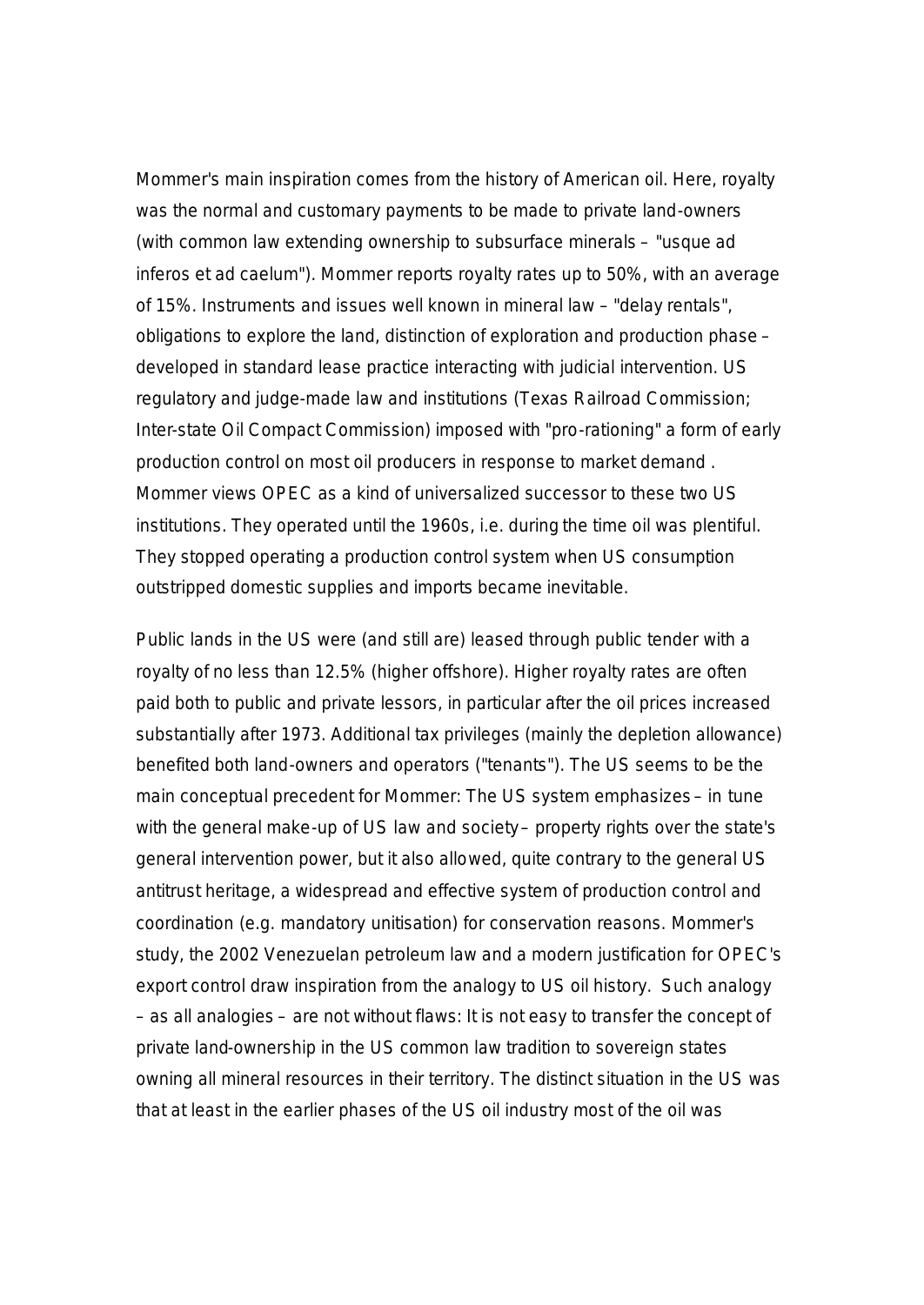privately owned and privately contracted, with the state exercising only a very moderate role as facilitator. In OPEC countries, the state plays every role thinkable: owner, operator, regulator, lessor and even consumer.

Mexico provides another illustration of changes between proprietorial regimes. First, under the influence from Texas, a proprietorial (e.g. accession) system prevailed. It was the basis for an unprecedented investment boom which catapulted Mexico into the role of the world's leading producer. Royalties – paid to private land-owners – were between 5% and 40% until a standard rate of around 15% seems to have emerged. After the Mexican Revolution of 1917, original mining title (e.g. ownership of subsurface resources) reverted to the state, against opposition both from private land-owners and foreign operators. The prevailing reasoning was that private land-owners were passive "rentiers" or "deadweights" without contribution to economic development, while the foreign investor was seen as an active and essential contributor. Another reason was the experience that fragmentation and title disputes increased transaction cost for oil development and constituted a significant investment disincentive – an argument that showed up again in the 2002 South African mining law reform. Minor compensation was granted and preferences for landowners who had actively worked the land. Parallels to thinking on land-reform are obvious. In 1936, the whole industry itself – as distinct from the original mining title – was nationalized, creating Petroleos Mexicanos (PEMEX). With such Mexican nationalization (which Mommer seems to regard as rather accidental and not absolutely necessary) a potent myth of national economic emancipation from US influence emerged. This strong national sentiment lingers on in the current constitutional provision against foreign ownership of upstream oil and the exemption of the upstream petroleum sector from NAFTA rules. Mexican oil production from then onwards was geared mainly to domestic demand and its export markets (mainly the US) disappeared. Mommer's analysis does not reach 2002 where the first non-PRI government of Mexico is trying hard to prise open the legally and symbolically tightly closed oyster shell of PEMEX in order to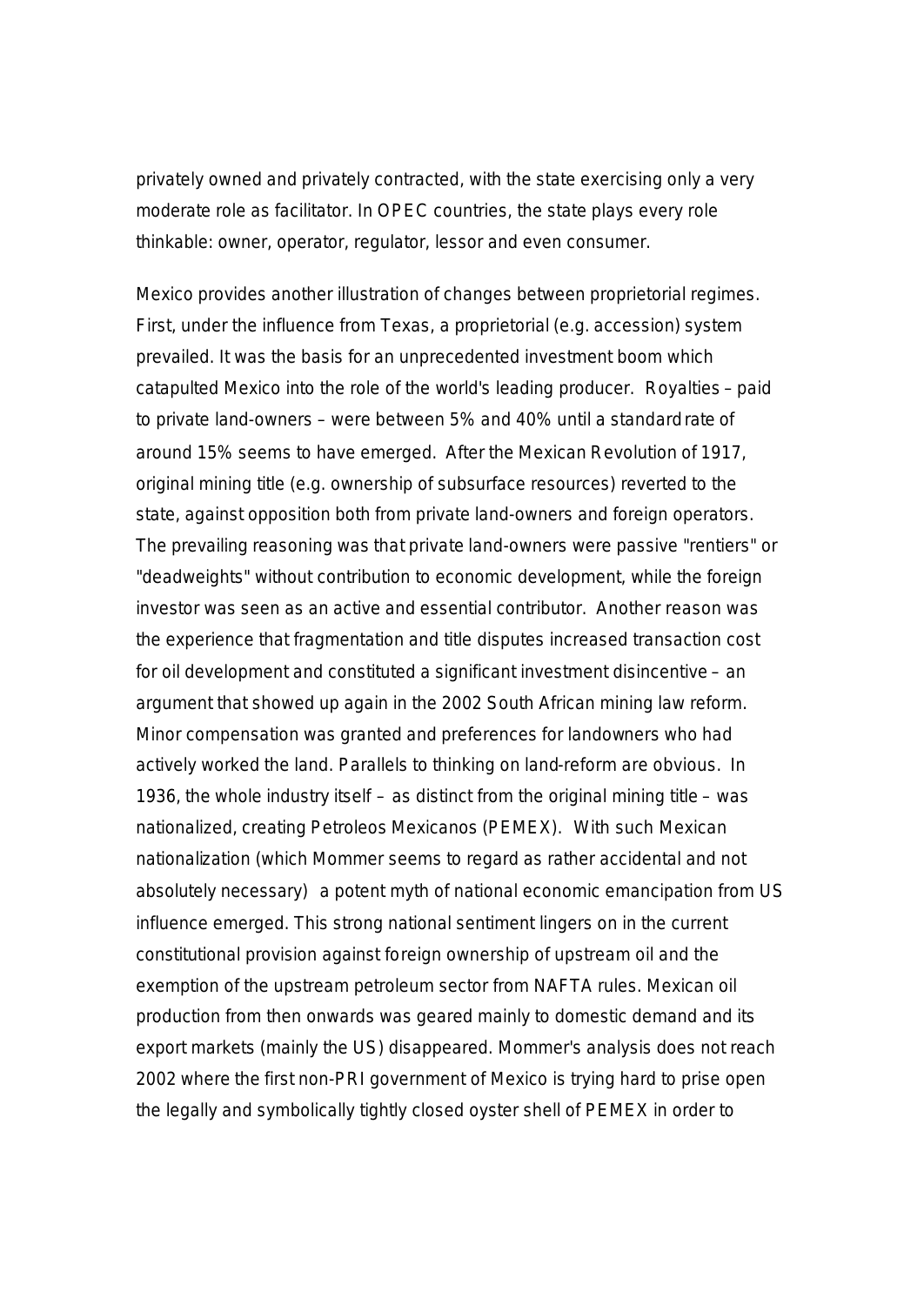combat the large-scale corruption enveloping the economic monopoly of Pemex and the former political monopoly of the up to 2000 continuously ruling PRI party, its inability to reach normal standards of economic efficiency and to use and invest in the Mexican oil and gas potential to re-develop the export markets that were given up after 1936. While Pemex has functioned reasonably well as a domestically oriented monopoly, it has failed to harness the export potential of its resources. It is now offering long-term risk contracts to international oil companies, though the shadow of constitutional invalidity overhangs these proposals to test the waters of a Mexican oil "apertura".

The conclusion Mommer draws out of this instructive case study is that public mineral ownership has a clear advantage over systems of private ownership as private ownership has led in Mexico to fragmentation and endless – including violent – title. To be more specific, it seems that Mommer has a preference for proprietorial systems of governance as such, and among the proprietorial systems a preference for those where the state becomes the landlord-owner. That may be so, but one needs also to see that the Mexican petroleum industry was developed under a system of private ownership, and decayed under a system both of public title and nationalized industry. It is as always difficult to disentangle a cause-effect relationship out of historical complexity. But if one were to contrast the American system of private ownership (with a stable political and economic system as the foundation) with the Mexican of double public ownership (of title and industry), then the Mexican system looks like an economic failure. It does, though, express in symbolic terms a Mexican need for independence from the US. But such emotive satisfaction has come at a very high cost. Such cost includes damage to the political system by the corrupt intertwining of Pemex, the oil trade unions, the PRI and the government. The political damage is not compensated by a great economic benefit, but economic damage is rather heaped on the political damage.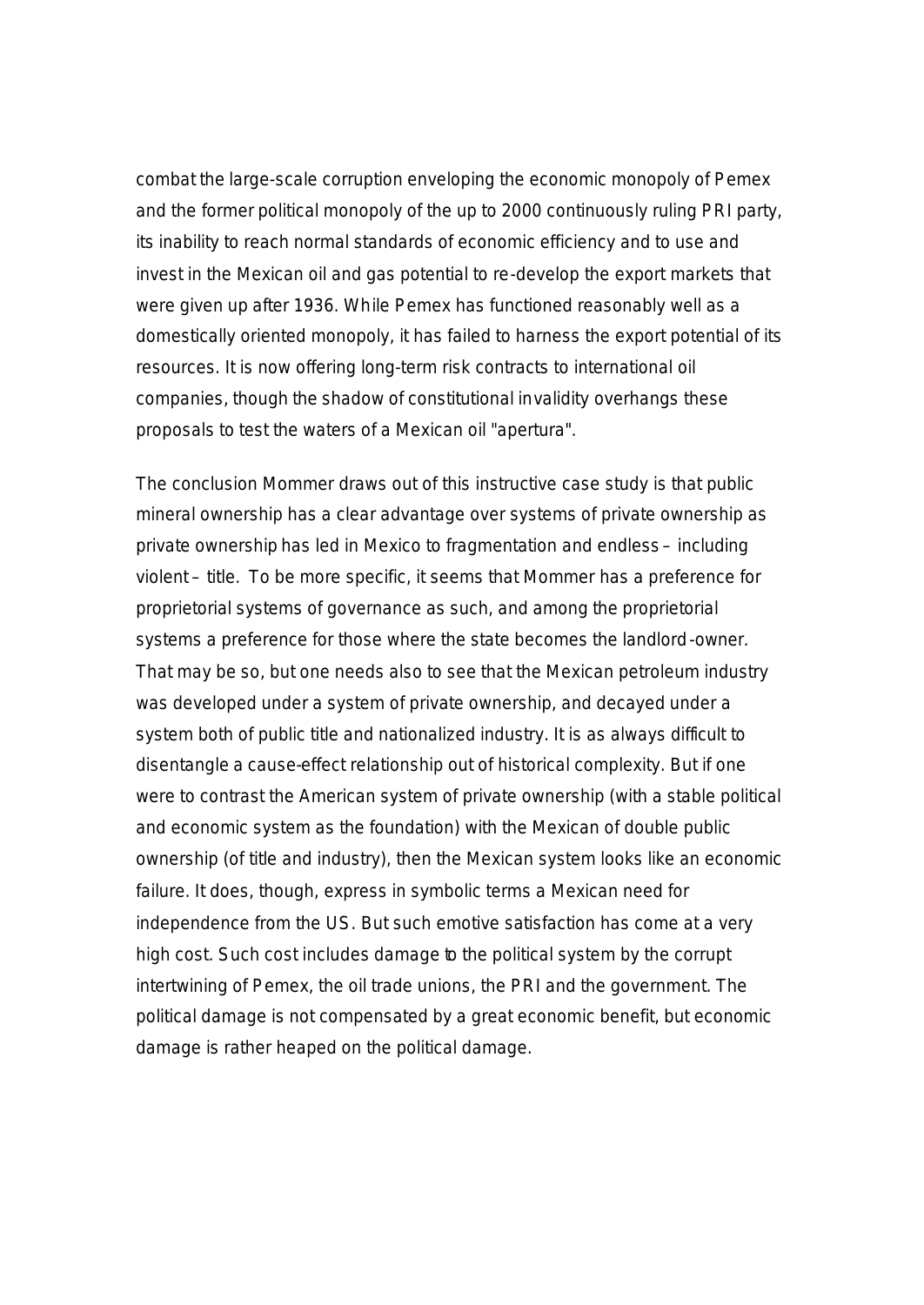The core of Mommer's case studies is Venezuela – naturally, given his background and insight knowledge. I suggest that the book's theme and concept is largely built around the Venezuelan case – and his conclusions as well are mainly relevant to Venezuela and comparable OPEC countries, e.g. the Middle East and to a considerably lesser extent Nigeria and Indonesia. Venezuela started with state ownership of minerals and access granted through concessions under, mainly, a general, not petroleum specific, tax system. This led to an investment boom and Venezuela in turn became the world's largest oil producer. "Crony capitalism" played in this boom phase as in other OPEC countries (e.g. Indonesia, Nigeria) its role, with politically connected concession brokers getting their cut, essentially for facilitating the award of concessions. Different from what one hears now about corruption from the international agencies, such practices (which one would now regarded as bribery) seem not to have had a negative, but rather an accelerating effect on private investment.

Once the industry had been built up with liberal incentives in the format (in Mommer's terms) of a non-proprietorial model, a counter-reaction set in. Royalties were introduced, up to one sixth. They later, in bidding competition, moved up to one third. Concession brokers were at least formally put out of business. The 50:50 profit split was first introduced as a concept – later a precedent for the restructuring of relationship between producing countries and international oil companies in the 1960s under the aegis of then established OPEC. The 50% government share was assumed to consist out of the addition of general corporate taxes, land-rentals and royalties. Later, it was made into a floor for all oil-related taxes together. The first elements, in Mommer's narrative, of a "proprietorial regime", largely modeled on US land-lease practices, evolved. An industry that was now established could be squeezed. Similar developments took place elsewhere, in the now familiar renegotiation of the state-oil company relationship in the Middle East, often influenced by the trailblazing precedent of Venezuela. The government take in Venezuela went up to 64% in 1958. But the state-proprietorial model of governance now required influence over the price by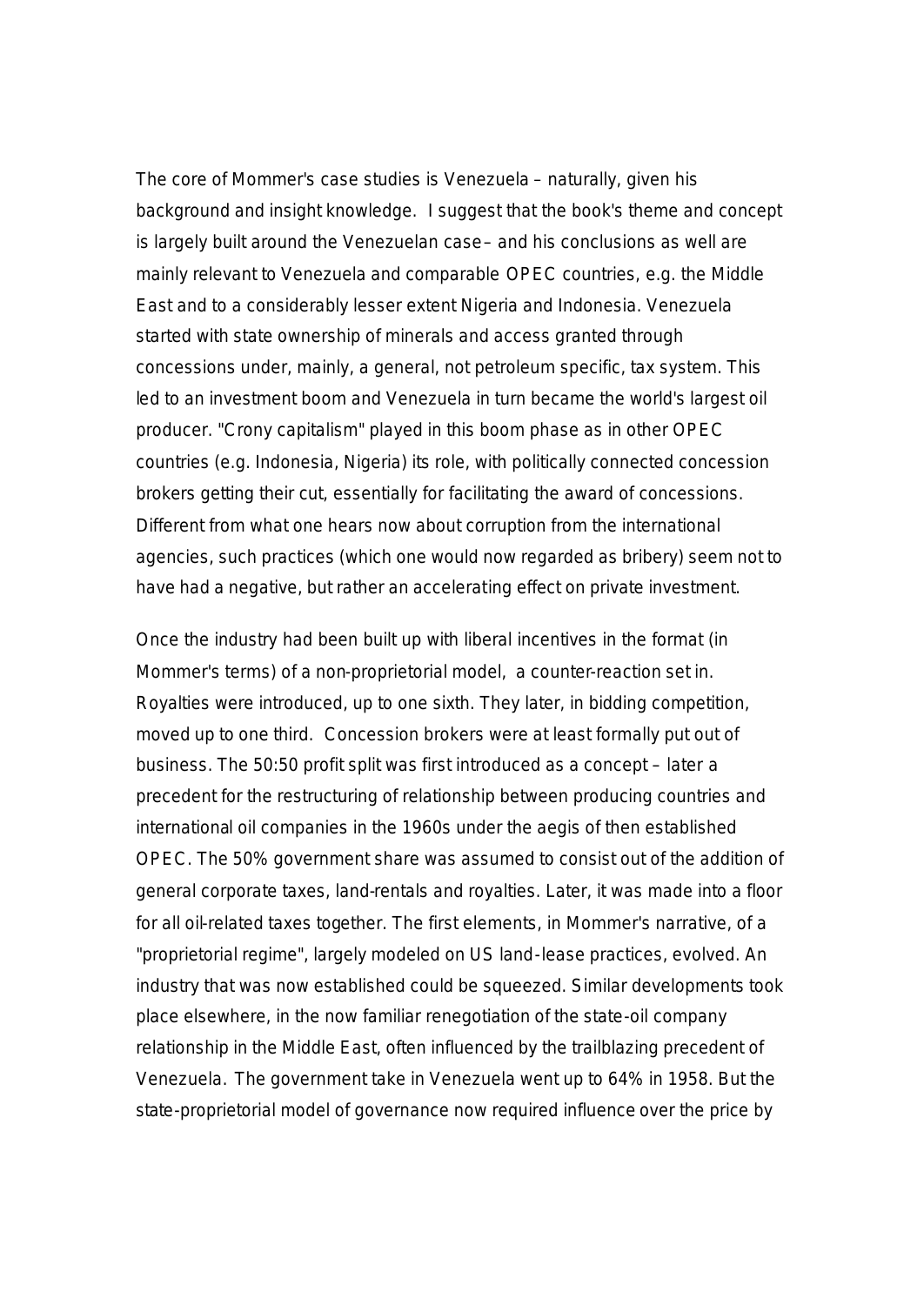coordination with other producing countries – the emergence of OPEC. OPEC, in Mommer's narrative, is the logical implication of state-proprietorial models emerging in the major producer countries, much as the Texas RR Commission was the logical consequence of private proprietorial models in Texas.

OPEC is currently, in the West, seen as at best a dubious "cartel" of producers which, by means less than fair, make Western consumers pay more than what a fair and competitive world market would do. The qualification of OPEC as a "cartel" is far from evident. It owes much to the successful shifting of blame by Western governments for their high gasoline taxes. OPEC controls much less than half of world production and exports; its controls over its member are tenuous and have their ups and downs. In times of low oil prices, OPEC is regularly described as a paper tiger and its members of "dumping" oil rather than price gouging. Sometimes, OPEC is presented rather as a façade for Saudi oil policies – Saudi Arabia, as the only major producer with significant excess capacity, seems truly to have power to significantly increase (less so in view of its domestic constraints decrease production). Oil competes with other fuels – notably coal and now gas (which is as yet not under the influence of a producer alliance). It is not a private cartel of companies trying to squeeze out competitors and increase the price for private profit, but rather an alliance of the major producing states pursuing policies sometimes more akin to the agricultural market restraints in the EU or the US. What is generally not strongly and intuitively appreciated in Western countries is that OPEC countries – but also Norway, Angola and to a lesser extent Russia and Mexico – have become seriously dependent on oil export in a way no Western country (apart from Norway) has ever experienced. Even Norway would have some future beyond oil, Saudi Arabia has none. Western government-sponsored agricultural "cartels" involve an industry that has much less significance and dependence than the oil industry has in OPEC countries. While in some oil has squeezed out prior industry (mainly agriculture), there is virtually no alternative in the major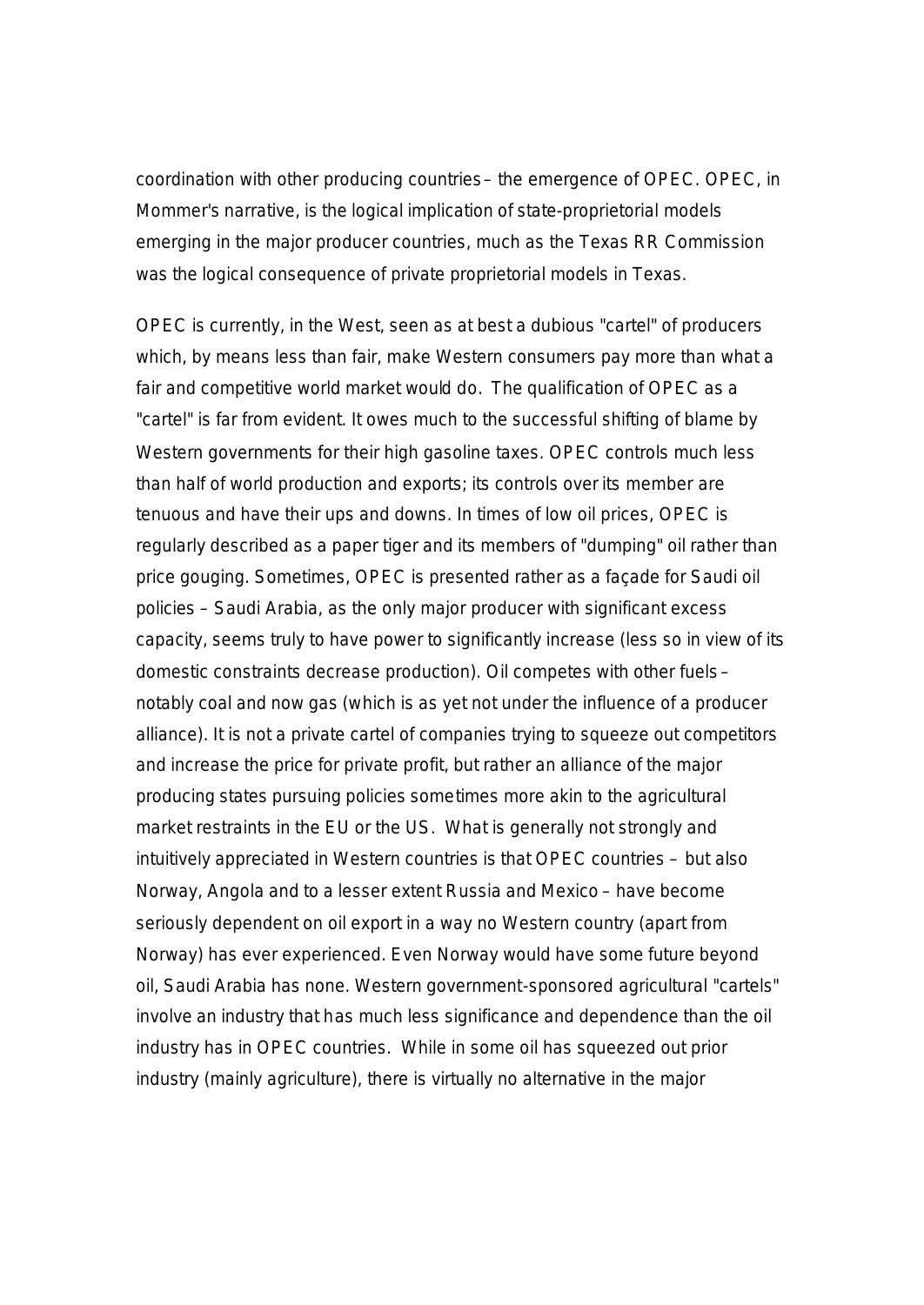Mideastern producers. It is therefore interesting how Mommer builds up producer coordination as a necessary feature of the proprietorial regime.

The book first reviews the pro-rationing system implemented by the US Interstate Oil Compact Commission in the inter-war years and beyond as well the Texas Railroad Commission. The system was later extended to Canadian and Venezuelan production, with the support and at times leadership of the US government when post-War investment led to oversupply and therefore losses for US marginal wells. It is interesting to note that the system was formally legitimated by "conservation"; this reasoning was accepted by the US Supreme Court – an interesting parallel for today's reliance by OPEC countries on the conservation exception in Art. XX of the GATT. The 1959 US import restrictions were mainly directed against Venezuelan oil imports (then, as later in 1998 also qualified as "dumping") then triggered the Venezuela-led initiative which led to the establishment of OPEC. As so often, US foreign policy actions were instrumental for the subsequent emergence of much larger problems in the more distant future. A US trade restriction – plus the precedent of and special expertise from the Texas Railroad Commission – are thus presented as being at the origin of OPEC in 1960.

It is here worthwhile to reflect on the role of the international oil companies. They had, with some, though not overwhelming success, carved out areas of influence and markets in the 1920s and 1930. Their accelerated production in the 1950s may have contributed to the low prices which then helped to trigger the formation of OPEC and the traumatic restructuring of their relationship with producing countries. The oil companies were transformed from long-term holders of mineral rights to shorter-term providers of service. At times, and in particularly in the Middle East, they were even complete excluded from equity positions after 1972. But OPEC policy towards higher prices should have been in their interest, then and now. But there is little indication of the oil companies identifying a common strategic interest with OPEC, namely to develop and maintain a higher price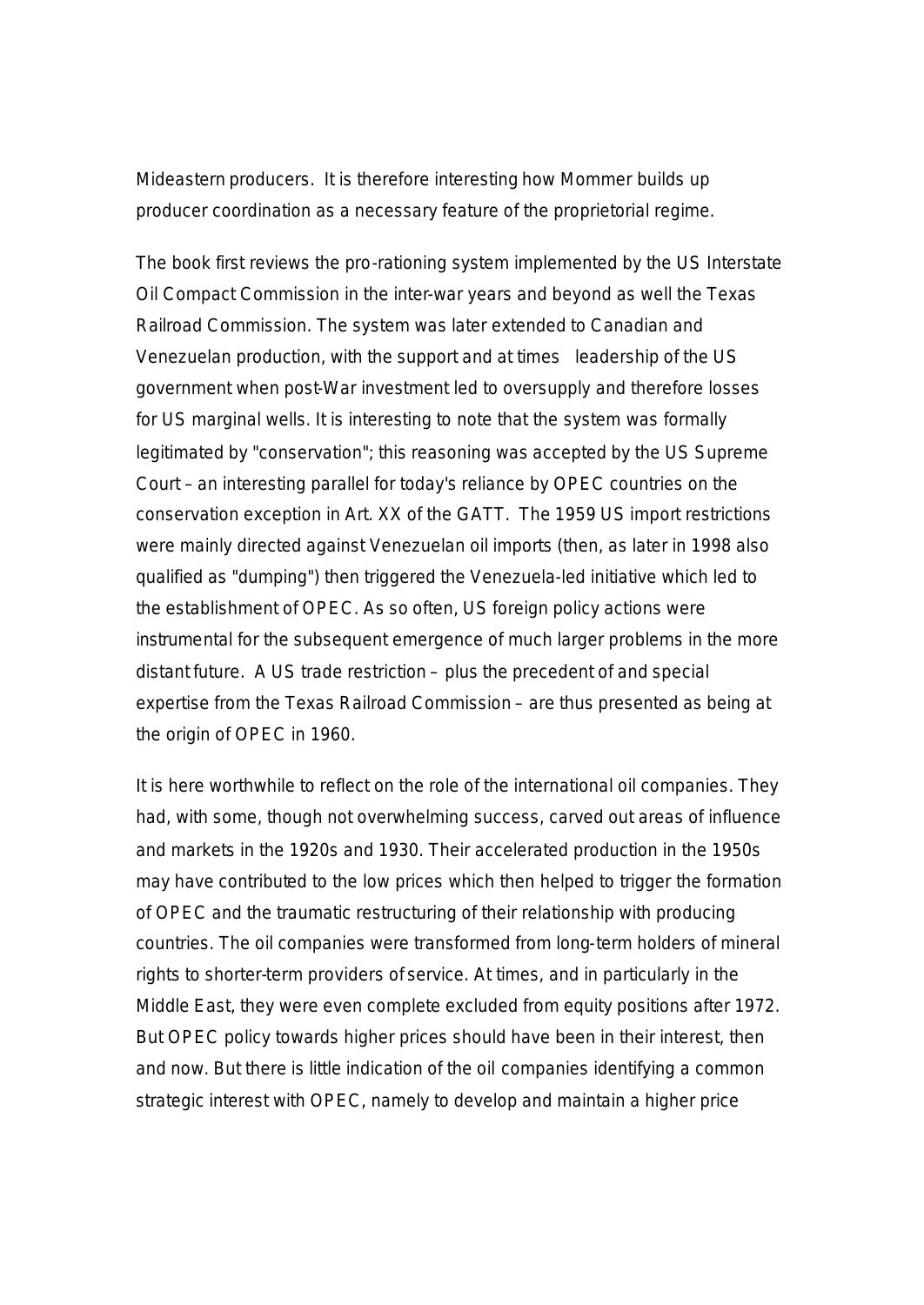structure. The parallel move of oil company share prices in tune with oil prices reflects better than anything else this objective community of interest. It remains a tacit and implicit community since it is neither in the interest of host, home or oil companies to highlight that Western oil companies are large, possibly even the largest, beneficiaries of OPEC successes. The bill is presented by these three group of actors engaged in tacit collusion to final consumers of oil. Mommer considers that the conflict over resource ownership (in our view in the end a formal and legalistic dispute rather than a material conflict) and later nationalization and taxation as responsible for preventing such a alliance. US antitrust with its increasing notion of extraterritorial effect as it developed from the 1950s onwards up to now may have also put a stop to formal collusion of the oil companies with OPEC. Even now, OPEC is still largely a "taboo" for Western governments, the oil industry and even the IEA where OPEC is rarely mentioned. Objectively, the oil companies benefit to the same extent as OPEC countries do from higher prices; their efforts to use the cash flow in times of higher prices to invest outside OPEC countries constitutes free-riding on the back of OPEC. Very low prices – e.g. those as are postulated to be likely to be produced by truly competitive markets (say: 5-10 US\$ per barrel) – are as damaging to the oil industry as to the exporting countries.

OPEC thus in Mommer's view replaced the decaying cartel of the international oil companies, not only by – since 1982 – using national export quota, but also by an implicit policy of restricting investment. While a formal common investment policy may have been under discussion around 1970s (including calls for uniform royalties and tax), there has never been an explicit policy by OPEC on investment, neither by its state companies nor by foreign investors. Indonesia, Nigeria, Algeria and, during the "apertura" Venezuela, have developed their capacity almost exclusively through promotional foreign investment policies. Such investment creates production capacities which then exercise a natural pull towards being used – and hence the continuous pressure against national OPEC quotas. A review of national investment plans and intentions in, e.g. Venezuela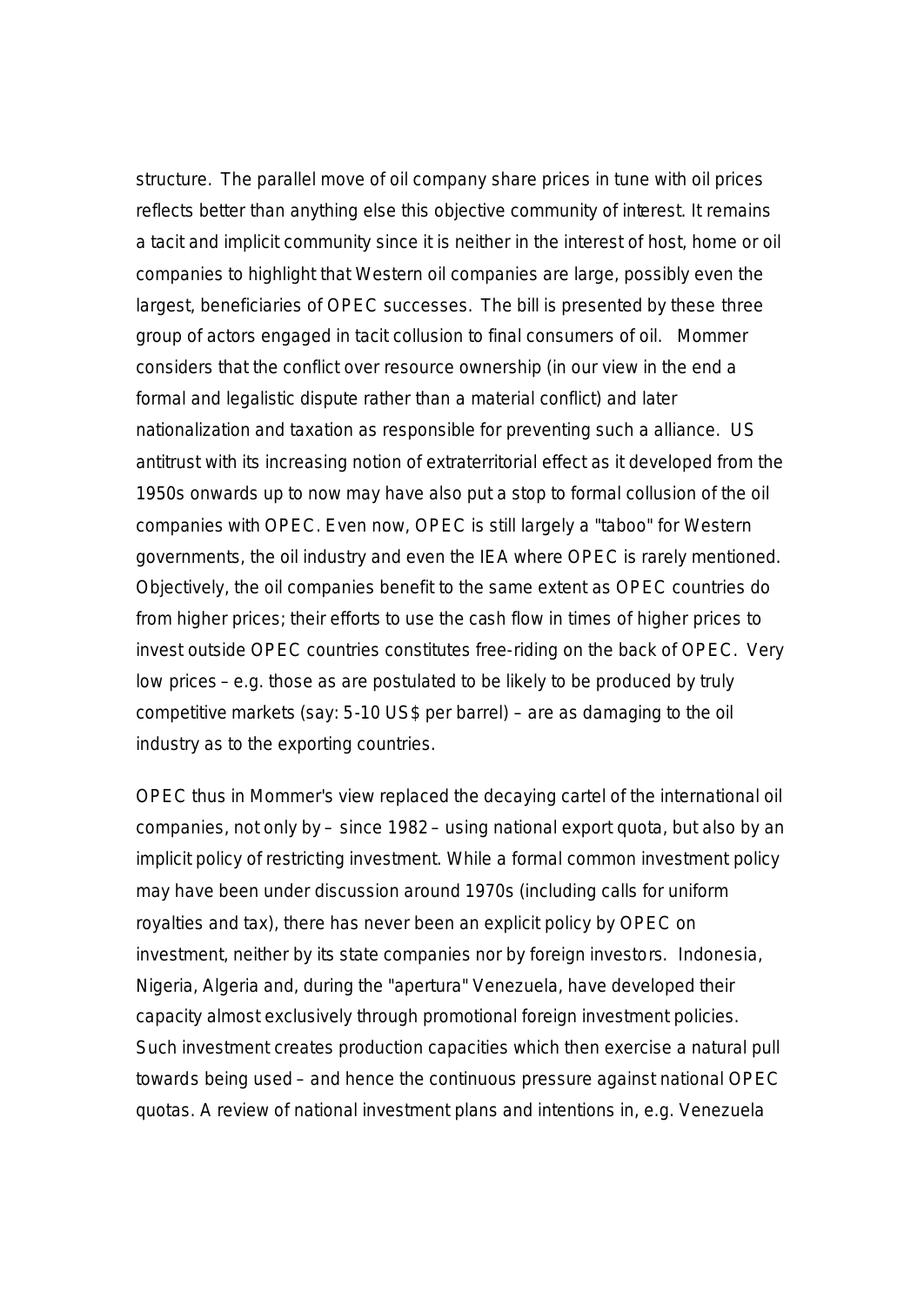(even today), Norway, Russia, the Caspian, Indonesia, Nigeria, Algeria or Kuwait will therefore indicate a growth of capacity substantially beyond what the realistically obtainable OPEC (or quasi-OPEC) production quota might be. Lack of investment policy coordination is therefore a large hole in the feasibility of the OPEC production quota system as "over-"investment exercises a continuous pressure for exceeding production quota. Production quota can be enforced over public and private oil operators by translating the OPEC commitments into contractual or regulatory pro-rata production constraints, but that seems (apart from the 2002 Venezuelan petroleum law and regulatory powers of the Norwegian government) rarely done systematically. Mommer's study therefore should receive the merit of going beyond traditional descriptive history of OPEC or narrowly focused oil tax or oil investment analysis by highlighting the nexus between national investment and tax regimes on one hand and international production and price coordination efforts on the other.

The study thereon presents the reaction of the Western consuming countries against the successes of OPEC in the 1970s. He views what can be described as the legal and institutional regime for the global economy consisting of the major liberalizing treaties (WTO, NAFTA, Energy Charter Treaty, bilateral investment treaties) and institutions (World Bank, IMF, WTO) as being mainly intended, or at least deployed to create a surplus into the world oil market. Mommer sees the IEA as mainly responsible, a creation of the Western countries explicitly to counter OPEC. I disagree here – the IEA has had very little influence or activity over upstream investment conditions, such activities were carried out in the 1980s and 1990s mainly by the World Bank. The underlying strategy of Western consumer countries throughout the last decade, as interpreted by the author, was to encourage petroleum investment in the generally much more highcost oil provinces outside OPEC, with notable successes in the North Sea, Alaska, Angola, the Caspian and now Russia. In addition, he sees a capturing of the leadership of many of the large state companies (prominently PDVSA in the period of apertura) to enlist them in a comprehensive Western drive towards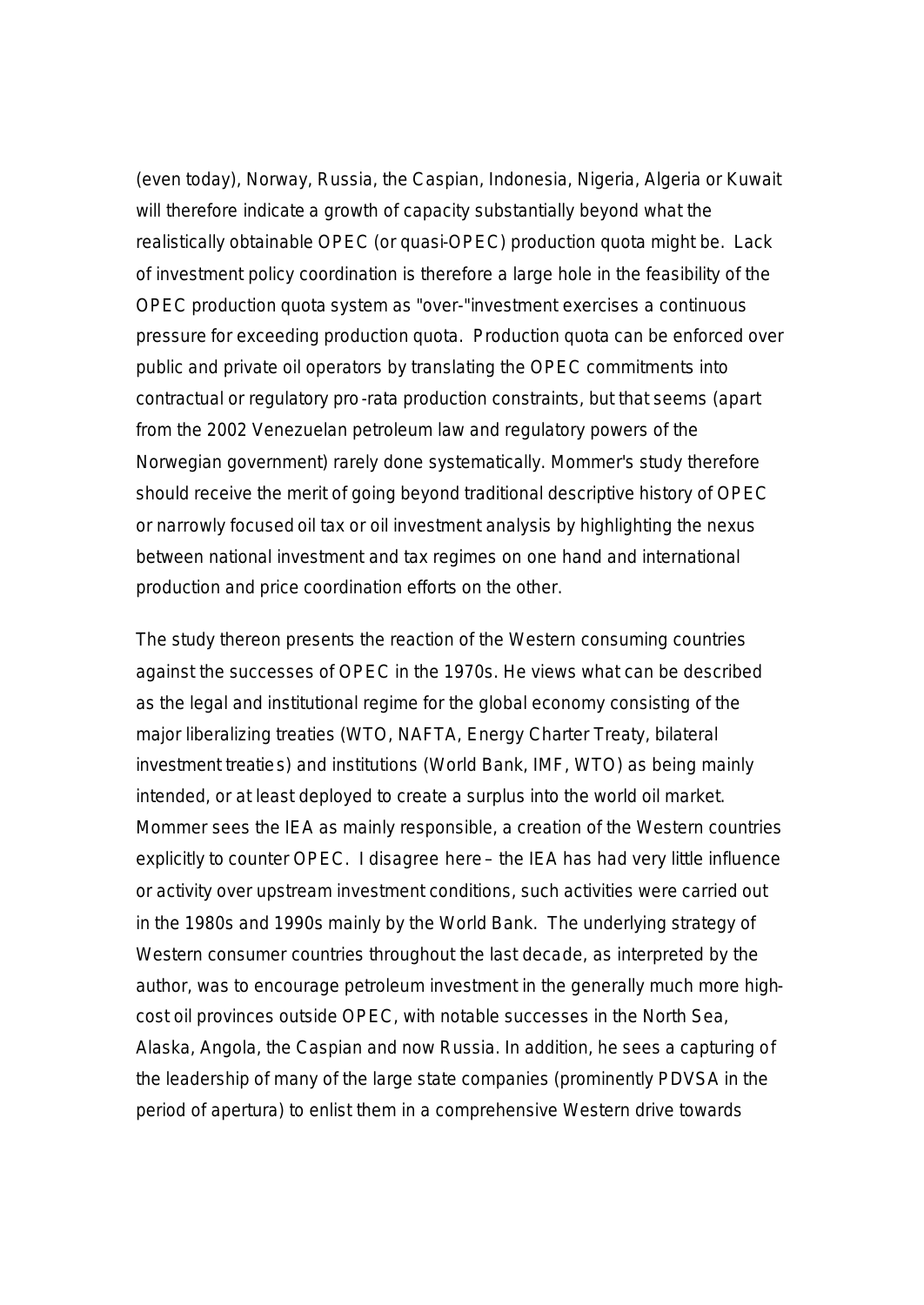more investment and production countervailing OPEC control over most of the world's oil reserves. There is an element of truth in this analysis. But it may be excessive to ascribe the global trends of economic liberalization in the 1990s solely to an intention to bring down OPEC, in particular as the organization has been largely seen during this period – with two significant oil price collapses (1985 and 1998) – as largely ineffectual.

Mommer highlights – quite rightly – the use of the UK as a reference case, with – for a significant petroleum exporter – extremely low petroleum taxes. But he may be too much influenced by the situation of Venezuela – a developing countries with low absorptive capacity and very weak governance – to appreciate that in the UK maximization of oil taxes is not the only relevant aspect: The UK has seen the development of a sizeable oil and oil services industry, of significant financial and professional services now utilized worldwide, as a result of its conscious policy to build up the North Sea with a minimal tax take. The quid-proquo between investment and tax is very different in the UK than in a oildependent developing country such as Venezuela. But he points out rightly that the UK is not really a low-oil tax country: It may take little from the oil companies working the North Sea, but it takes the biggest tax bite anywhere from gasoline consumers. To present the UK as the spearhead of consuming countries out to get the lowest oil price is therefore wrong. The country is perfectly happy with high oil prices (at the pump) for fiscal reasons and under environmental cover. The difference is that it is the UK, and not the producing country who takes the lion's share from the defenseless consumer. The juxta-position of ultraproprietorial regime (OPEC countries) and ultra-non-proprietorial (UK) does therefore not work that well. It may be better to say that each country is trying to exploit to the best of its abilities its situation. Mommer, though, may have a point to draw attention to the fact that the UK, being one of the world's leading oil exporters (about 1 million bpd), still acts as if it were largely producing oil for domestic consumption. The continuous decline of the role of royalty in UK oil taxation and the unwillingness to follow Norway in its concertation with OPEC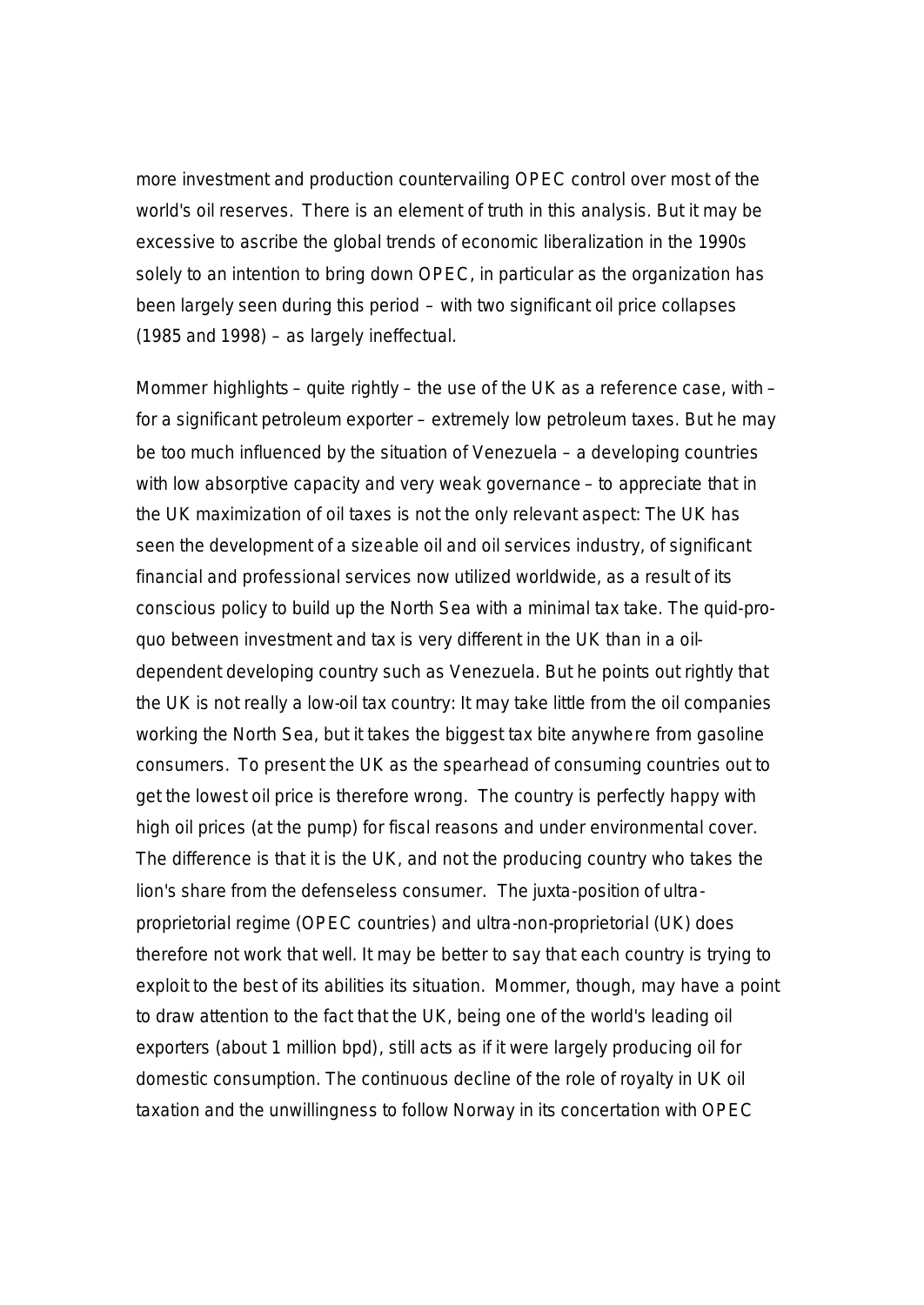looks, from this perspective, as based on the incorrect view of the UK as not being a major oil exporter. But again, the UK may benefit much more from attracting and building up a sizeable oil industry than from getting more oil tax income – income that is very liquid and likely to be dissipated much more rapidly than the benefit of having a vigorous industry. The focus on tax income alone (the proprietorial perspective) leads very easily to over-emphasise the fleeting benefit of cash versus the lasting benefit of solid industrial development.

Mommer's case studies continue with Alaska which seems to pursue a definitively proprietorial strategy – emphasizing royalty and then focus on postnationalisation Venezuela. Mommer is naturally critical of the "apertura" by which PDVSA led a significant re-orientation of Venezuelan petroleum policy towards foreign investment. This is described in detail in the study. In essence, he describes a capturing of the state and legislative machinery by the all-powerful, state-in-the state, oil company. This has led to production capacity which exceeds the available OPEC quota of Venezuela. A logical corollary of the PDVSA "apertura" strategy was breach of OPEC quotas and departure from OPEC. Mommer's criticism of this policy boils down to the simple argument that Venezuela has the choice of either producing less with a much higher, OPECinduced world market price or more with the resultant collapse of world market oil prices. While the issue may be more complex, it seems hard to argue, from a producer country's view, that it is best to produce less at a higher price than more at a lower price. The approach of the 2001 Venezuelan petroleum law, with its definitively restrictive and discouraging approach towards foreign investment, makes therefore perfect sense if seen within the context of the wish to see higher, OPEC-induced oil prices and therefore compliance with OPEC quotas. This very strong link between acceptance of the OPEC production control and exaction of a much higher price for oil extraction is properly noticed by commentators, national critics or even oil company spokespersons. If a country accepts the OPEC quota, there is absolutely no point to encourage investment beyond what is needed to reasonably, on a mid-term perspective, produce up to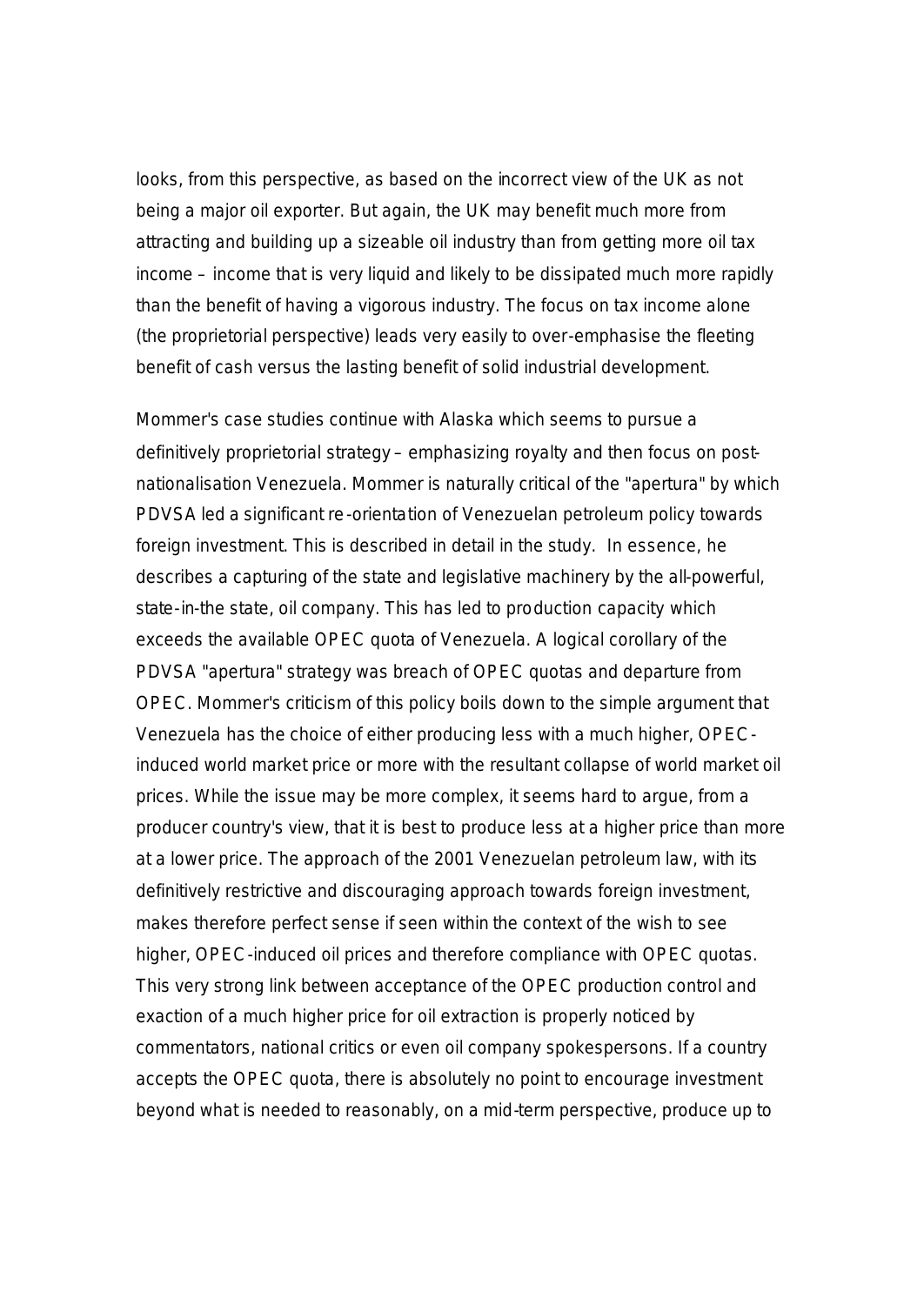the quota. It would be a serious policy error to encourage investment with a much lower tax regime (as for example in the UK or many petroleum hopefuls) and then produce only up to the quota. To the contrary, the most sensible policy is to extract a maximum fiscal take if such policy does not prevent investment for production up to the quota. Better 3 million barrels per day at 25 \$ than 6 million barrels at 10 \$. The logic of the quota (and the price strategy underlying the quota) is restriction, rather than encouragement of investment, if current capacity and reserves are easily sufficient. This "iron logic" connecting OPEC quotas and investment and tax policy places a big question mark behind the alleged opening of the Kuwait and Saudi petroleum sector to foreign investors. Such opening would only make sense, to those countries, if otherwise they could not fill the present and a possible future range of OPEC quotas. Promoting oil investment only makes sense if a country may in the future not be able to produce up to its current and likely quota or if a country is outside the context and concertation of OPEC, e.g. in essence a free-rider on the OPEC pricing benefit or a country focused primarily on its domestic market.

It also explains why the policy is so different from oil in gas: There is, currently, no gas exporters' coordination (though Algeria and Russia have talked about it). The Venezuelan gas law, therefore and very logically, has a much more favourable and less restrictive regime to encourage foreign investment in gas than its sister petroleum law. Similarly, the Saudi opening is not about petroleum (where Saudi Arabia does not need additional capacity), but about gas. If all these favourable gas regimes worldwide would make the gas market collapse, then one should expect talk on coordinating gas exporters become more specific than at this stage of early maturity of the gas industry. It is, again, surprising that Mommer does not rest his argument as well on the currently more popular environmental leg: High prices are, as the tax authorities in Europe are extremely keen to repeat in unison with the environmentalist organizations, likely to lead to higher energy efficiency, to conservation, to less emission of greenhouse gases and so on. An OPEC policy of managing production and getting higher prices is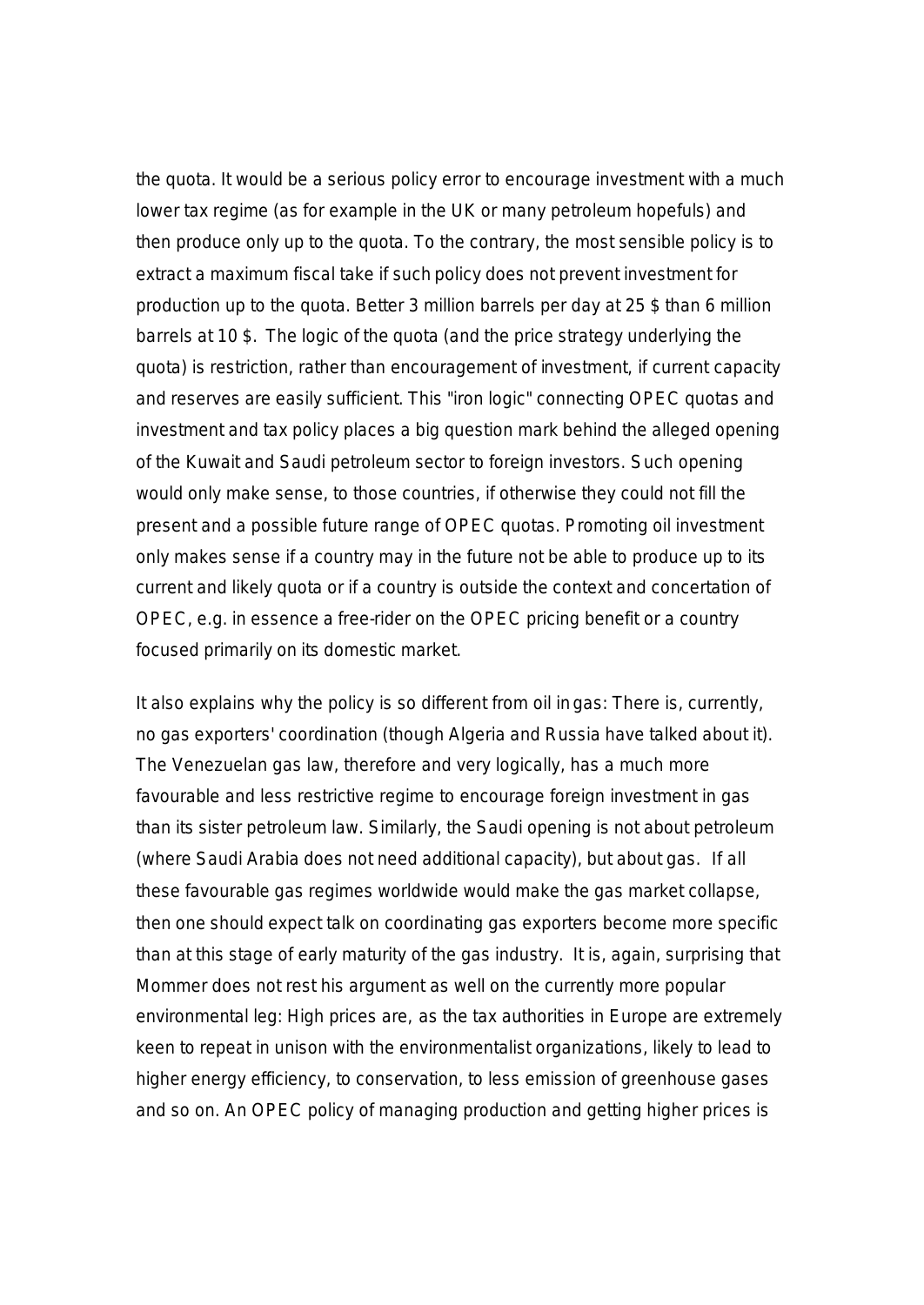therefore, whatever the real and prime monetary intentions, a prime conservation and emission control instrument – identical in effect, though not in distribution of benefit, with the high EU excise taxes on petroleum.

One of the most interesting observations in Mommer's book, however, deals with the relation between post-nationalisation Venezuela and its powerful and selfcentred state company, PDVSA. Mommer, with insight knowledge and good access to tax data, demonstrates how the operations of the state company have virtually eaten up about 50% of the oil tax revenues that were available under Venezuela's tight oil tax regime before nationalization. There are a number of reasons for this experience which is far from unique for Venezuela – though exceptionally well documented by Mommer. First is that state companies are less separated from the political sphere than private, in particular foreign oil companies. While the latter do have to pay their informal tribute to domestic politics in one form or another, state companies essentially serve as the president's cash cow. They are enlisted to pay for all purposes, legitimate or not, for which the President, or those in power, need ready money. "Social expenses" is a term for such expenditures. It may include rather "political expenses", but also true social expenditures as state companies in developing and transition companies typically are asked to take on functions which otherwise would be qualified as public services. Second is that the state company is a significant, often very powerful, actor in the domestic political process. That certainly was and still is the role of PDVSA – the power to open or cut the lifeline of money to governments full of promises but short of money can make or break presidents. There is also a comprehensive entanglement of the state company with politics, the state's administrative services. Through the promise of better pay the state company can exercise pressure on virtually all of the agencies which are supposed to regulate it. All this is in theory also possible to private companies, but they live at a much greater at-arm's length relationship with the host state. A state company can therefore pressure for lower taxes or dividend distribution, for less oversight over its budgeting process or approval for international expansion.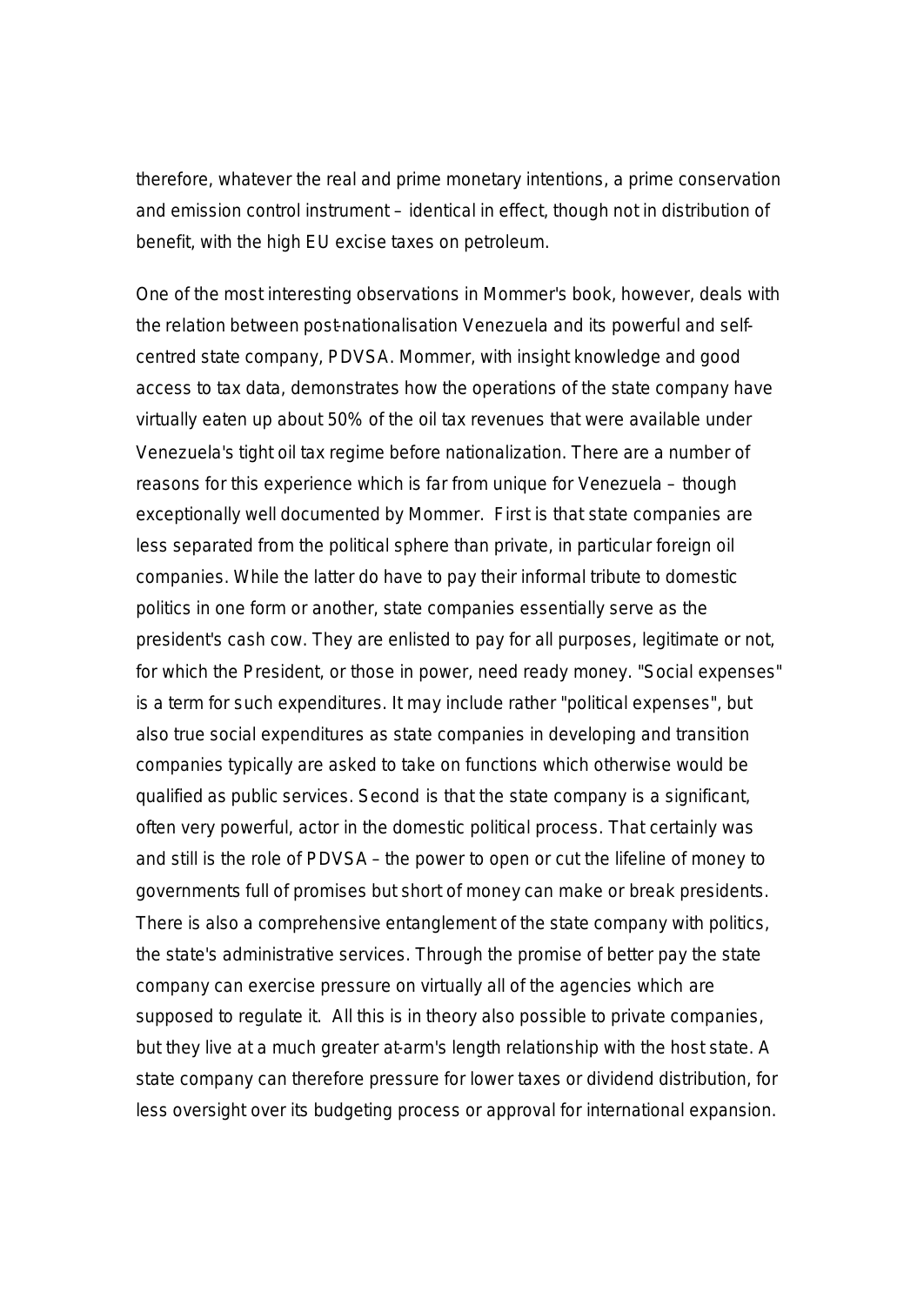Mommer documents how PDVSA in effect pays for roughly the same production about half of the taxes that the foreign oil companies paid or would have paid. He also documents how a confiscation of PDVSA cash by the state led the company to a consistent policy of hoarding income by transfer-pricing and similar methods ascribed traditionally to evil multinational companies abroad, out of the reach of cash-hungry politics. The way Mommer describes it, PDVSA also took the lead in getting the state to accept international treaties which it needed to provide legal protection for the "apertura" contracts with international oil companies. PDVSA, in a way, seemed to have escaped from Venezuela for political risk reasons, and then managed to obtain a better political risk protection for international oil companies in its home country than was available for itself. The state company is here described as the inevitable "gatekeeper" for foreign investment, taking its fee for intermediation; a similar interpretation was provided in the 1970s (by Girvan and Elsenhans) for the "state classes" acting as intermediaries between foreign investors and the national economy. This function, hence, seems to have moved to the state company set up post-nationalisation.

At the end, Mommer concludes by explaining the rationale of the controversial new petroleum law in Venezuela of 2001. It is presented as a way to take back control of national oil policy from the state company and to pursue the logic of OPEC-compliant, proprietorial governance aiming at producing (and investing) less, but at a much higher per-unit and total benefit for the government. His conclusion suggest that he sees the globalisation of professional classes (now dominant also in state companies as in multinational companies) as a separation of the state companies from their nations. They tend to see themselves rather as multinational companies, than as public companies in developing countries. He then strongly advocates the right of resource-rich countries to decide themselves on the conditions for access to their resources as part of states' and peoples' sovereignty against a "liberal" agenda to capture the state machinery and the state companies for non-proprietorial, i.e. low-tax access, strategies.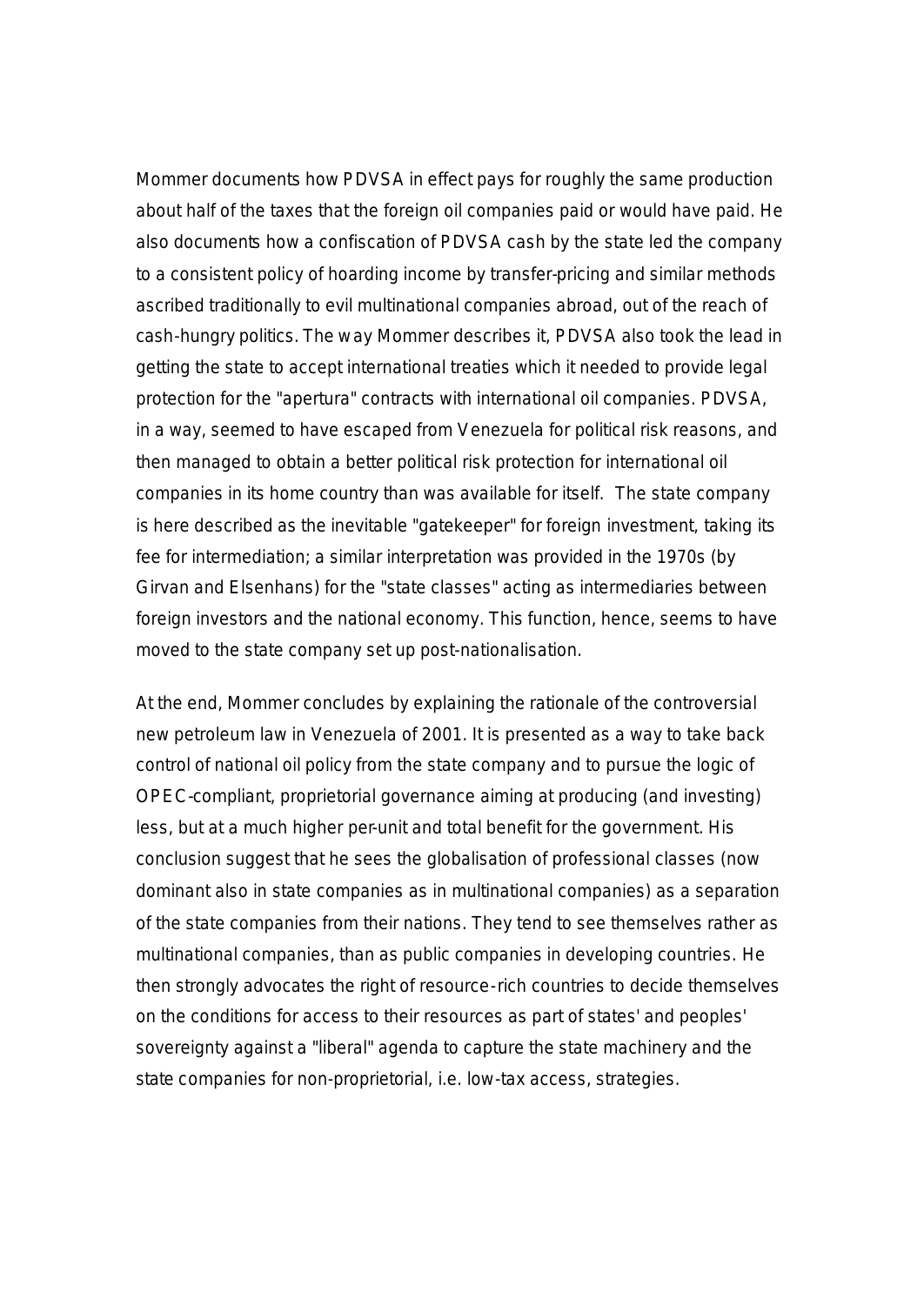The book is written in an engaging, but well documented style. The author is not captive to any dominant ideology, be it of statism of the traditional Latin American, mercantilist or socialis t kind or of the Washington consensus preaching privatization and universal investment promotion in the petroleum sector. It seems to me superior to conventional histories of the oil industry written, e.g. by Daniel Yergin or Anthony Sampson, as he tries not only to heap facts upon facts, but to bring them into a conceptual system, to explain and advocate positions and policies. One of its great advantages is that it presents the narrative of the oil industry not from essentially Western and then universalized views, but very definitively from the perspective of a developing country absolutely dependent on its oil export. It is not a neo-socialist advocacy either: The author recognizes the inefficiency of the state-led development model, the squeezing out of national private entrepreneurship by the alliance between state enterprise and superior international oil companies and some of the "resource curse" aspects of relying on a purely oil-led development model. Nor is he hostile to multinational oil companies which he recognizes as being instrumental for starting an industry and for generating a continuous flow of finance, technology and management to bear. Mommer recognizes that an ideal state-proprietorial regime requires that the landlord-state and the oil companies are operating at an arm's length. The landlord-state's objective to squeeze as much revenue out of oil production gets diluted and undermined once the landlord-state faces the state-operator with its own interest, strategies and domestic political leverage.

Several times, the author – without much in-depth argument or analysis – joins the condemnation of "neo-liberalism" which is currently again fashionable in developing countries and with a large part of "civil society". But is he anti-liberal? The conclusion I would draw from his model is the opposite. "Liberal" is easily used and misused, and today, again, rather misused against any policy that seems threatening or any policy or influence from abroad. But the essence of economic liberalism, old or neo, is respect for property and its uses. The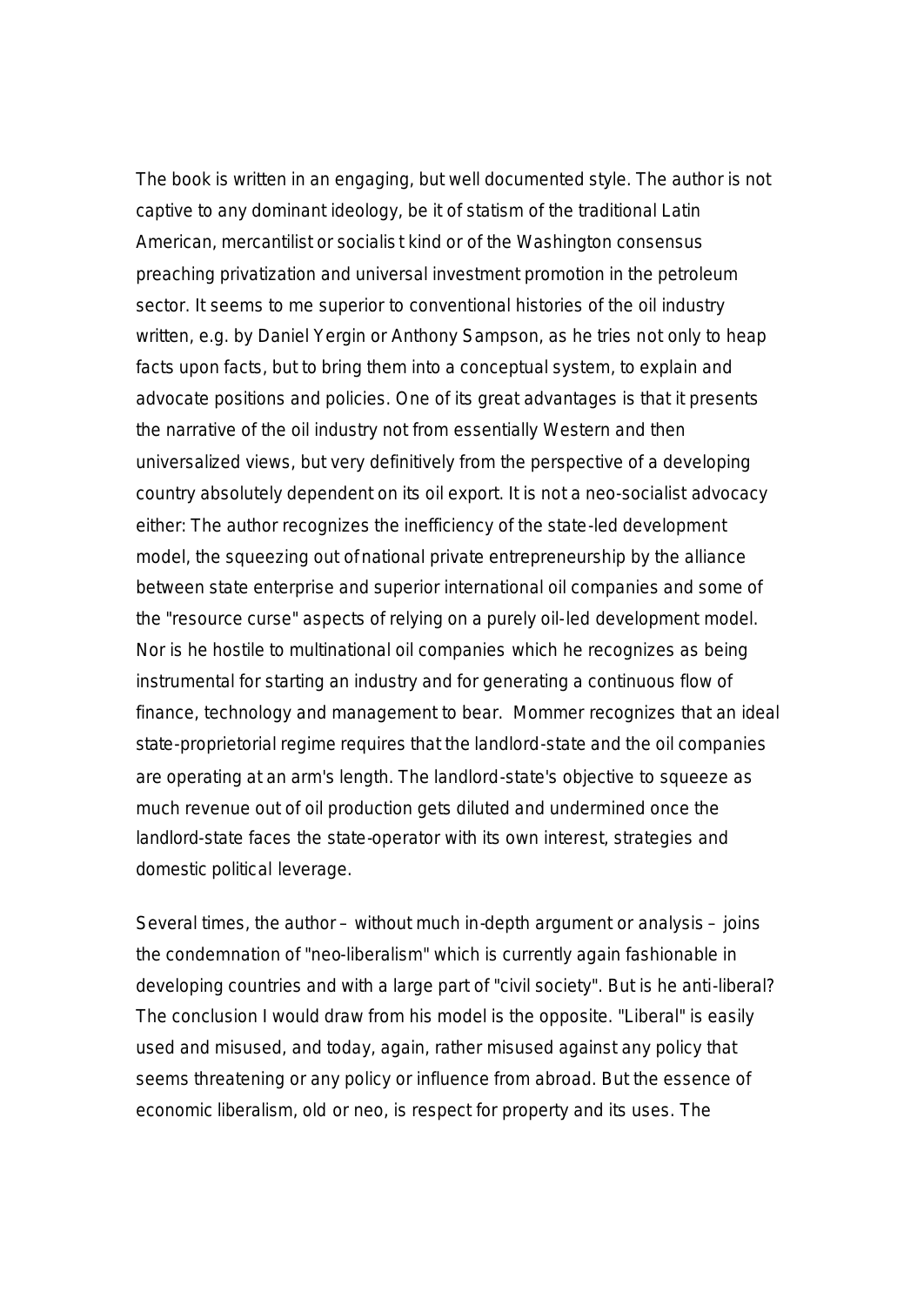objective of developing countries to use their property and natural endowments to their advantage is not against the basic principles of economic liberalism much as the forces seeking easy access may at times claim. The history of capitalism, old or new, is of entrepreneurs trying to charge as much for their rights as the market can bear. It is hard to see Bill Gates in possession of petroleum acreage being more lenient with prices for oil than for the intellectual property rights created by Microsoft and then relentlessly exploited. OPEC's production controls do give headaches to liberal approaches as competition between producers is limited. But liberal economic principles rather focus on competition between private enterprises than restraints of competition by states which are, as a rule, exempted everywhere from the application of antitrust law. Companies in commodities and mineral markets tend to behave not that dissimilar from OPEC, though antitrust law prevents them from employing an explicit coordination mechanism: They reduce investment and production if prices fall and increase them if prices go up. What OPEC does is to institutionalize and formalize this process, but on an intergovernmental level. Conservation is not an objective that is alien to modern neo-liberal economic policy. It is recognized that markets may not pay enough attention to longer-term risks and that public action is therefore necessary to internalize environmental costs and risks. Conservation is therefore a "public good" justifying state intervention – and so sanctioned by Art. XX of the GATT. Again, Mommer's support for OPEC's export coordination is therefore not necessarily alien to modern capitalism. Microsoft provides more examples of restricting competition – without the benefit of the conservation argument. Finally, the hallmark of neo-liberal policy is to separate the sphere of the state – responsible for law, order, market-economy institutions and other public goods – from the commercial sphere. Mommer's advocacy of a rigorous "proprietorial" regime is perfectly compatible, indeed favours such separation. The very logic of his analysis compels to consider privatization of state oil companies as a necessary step to set up a well functioning proprietorial regime. It is only when the state – as land-lord/owner of the resource – is at an arm's length relation with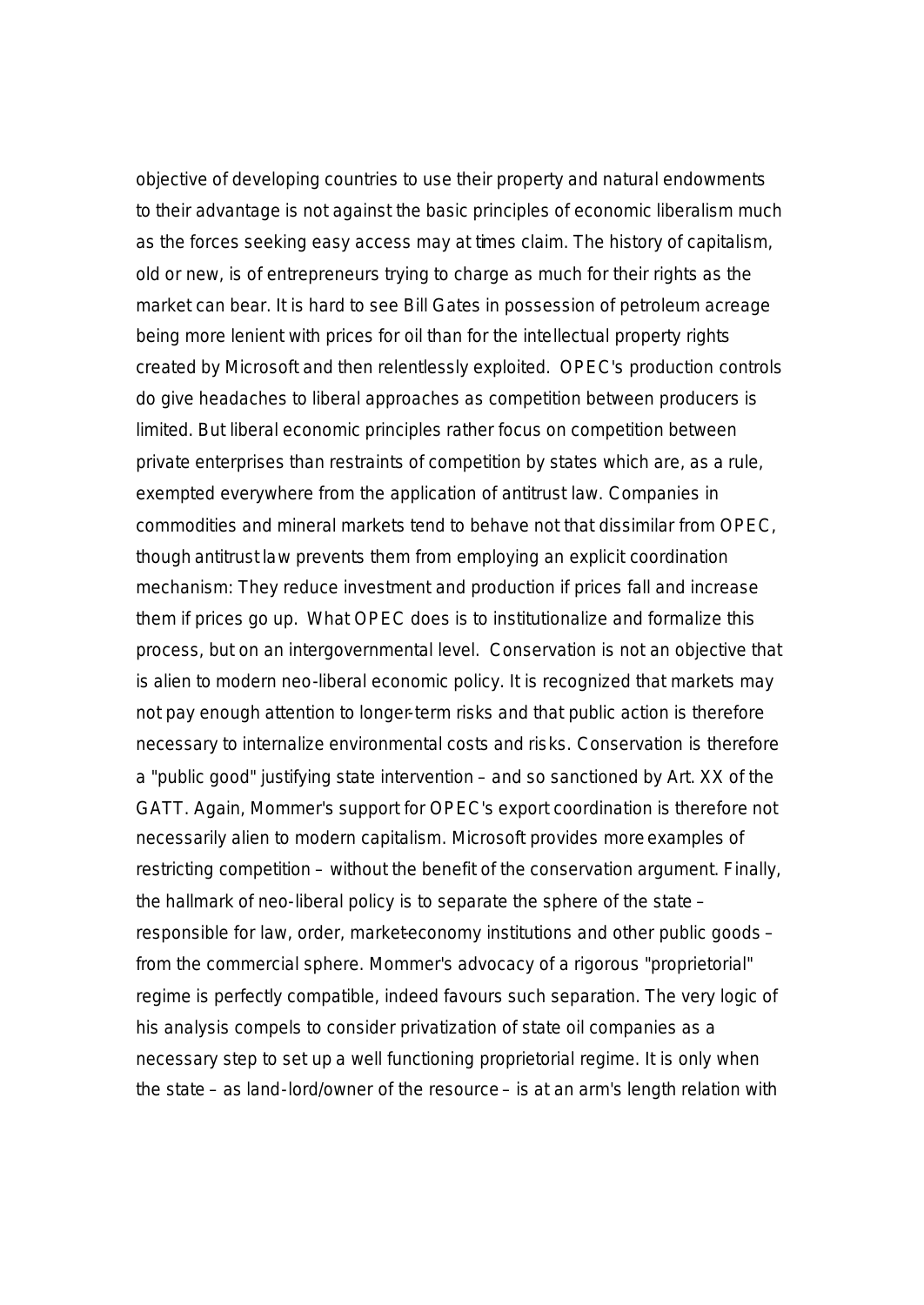private companies – as "tenants" working the minerals under conditions set by the state/landlord, that the state can obtain the maximum price for access to the resource. Mommer's book is therefore a powerful advocacy of the modern privatization processes which separate the state from its public enterprises, which separate licensing, fiscal, regulatory and commercial functions and brings back regulatory and licensing functions from the state enteprise to specialized governmental agencies – as has occurred in Brazil, Argentina, Peru, Bolivia and Chile for example. I would therefore have no problems as qualifying this study as an important contribution to setting up nationalist, but definitively liberal systems of oil governance under the specific conditions of major producing countries, with rigorous separation of the role of the state and the role of the commercial, preferably private, operators. Perhaps "crypto-liberal" might be the correct label for this engaged and engaging author.

But this study is often still in need of further reflection and refinement. For example, the relation between investment liberalization and oversupply is plausible, but needs to be thought through. Much of the encouragement of private investment by Western countries is not due so much to price reasons (since they tax oil much more than OPEC does tax or lift prices), but to security of supply reasons. Almost all oil producing countries are for a variety of reasons high-risk. Oil consuming countries can not but pursue policies of diversification – more energy fuels, more supplying countries, better institutional and treatyarrangements to secure investment, transit and supply. Much of what Mommer views as policies driven by a consumer interest for cheap supply are actually driven by consumer security of supply interest – and OPEC policies bringing about high oil prices are logically an incentive to develop oil wherever it may be profitable. You can not have a high price and no push towards more supply: Oil is not, as Mommer suggests, only politics, it is also about simple economics. The same need for more deeper examination applies to the argument raised several times that royalties are of no concern to companies as they can be shifted easily to consumers. It seems patently incorrect if a specific project is considered. On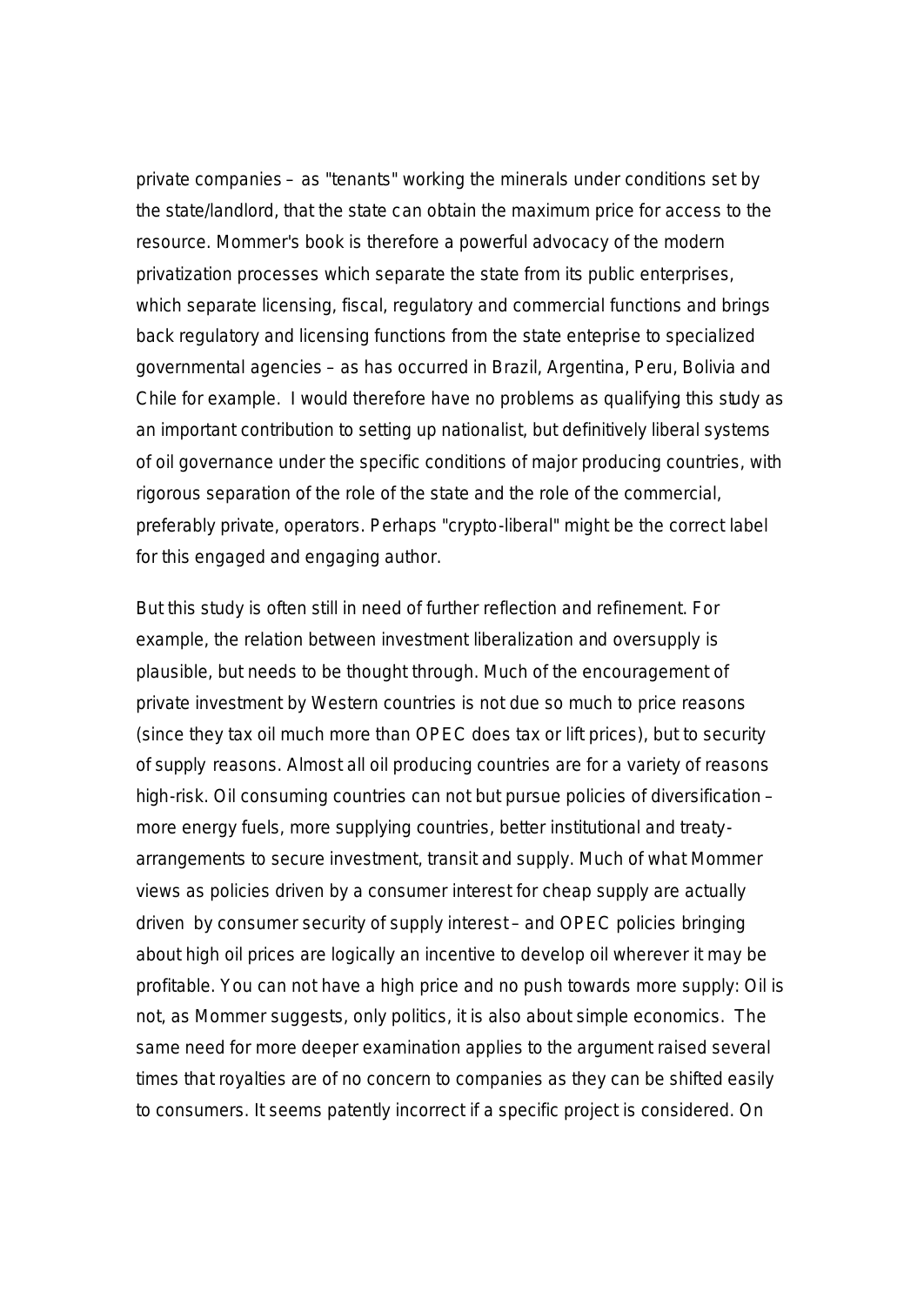the other hand, the theory might work better if royalties were imposed at least OPEC-wide or even worldwide. Mommer's observation that standard royalty rates have emerged in the past, irrespective of project economics, and thus generated a uniform cost basis, is true for particular industries – British coal, Spanish colonial regalias ("Quinta Real"), US land leases; but it is hard to see how such uniform royalty rates can emerge in the global oil industry. But it can not be utterly exluded that OPEC precedent and the conservation argument could result in a re-emergence of the royalty as a depletion charge. The environmental dimension of royalties is something that clearly deserves more attention – and would tend to reinforce Mommer's position.

The main conceptual underpinning of the work is the diametrical opposition of proprieto rial versus non-proprietorial governance regimes. While I applaud the ambition to bring the unstructured and un-themed narrative of oil history (in the style of Daniel Yergin) into a conceptual framework, I am not convinced the proprietorial concept explains that much. First, the analogy made by Mommer between private-proprietorial (US land-leases) and state-proprietorial is not persuasive. The state acts fundamentally different from private land-owners and has many more than mere fiscal objectives in mind. In essence, the concept does not refer to legal formalities of mining title over subsoil resources. In Mommer's – evolving – view the distinction is rather between governments whose priority is maximum taxation and governments whose priority is maximum industrial development, even if at the cost of lower taxes. "Proprietorial" says little about these differences which can be explained mainly by the different situation of countries. Countries which import petroleum or have no meaningful industry naturally trade investment against high taxes. Once they have developed (and this was the case of all major producers at some stage in their oil history), mainly by foreign investment, bargaining power and interests change: Getting more out of an already established and mature industry becomes the priority. Raymond Vernon's concept of an "obsolescing bargain", with bargaining power shifting decisively to the host state after the investment has been carried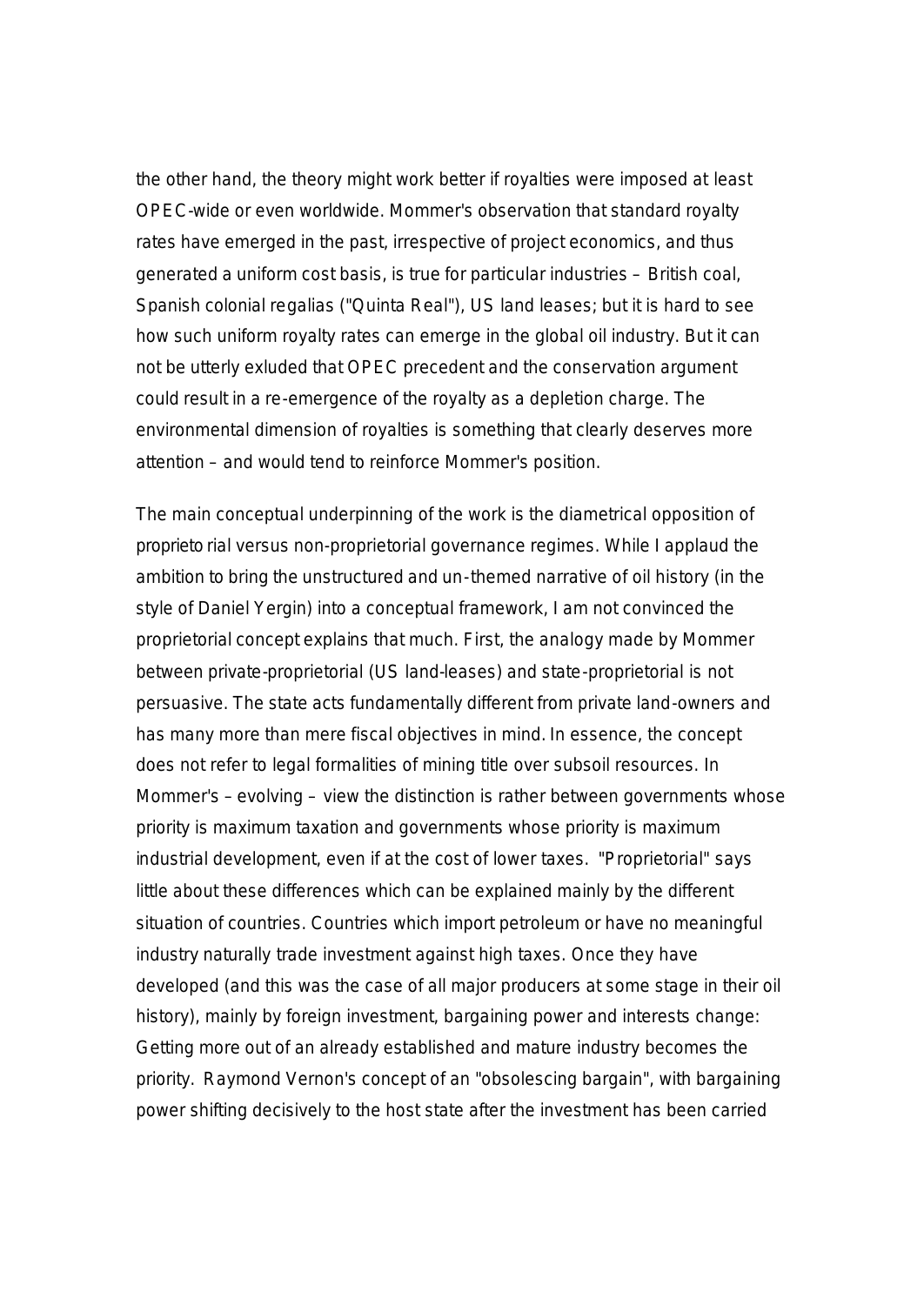out, helps to explain some of these policy shifts. This goal is intensified when OPEC quota set a ceiling on easily achievable production; in this case, the only rational strategy is to ration allowed investment and production with a maximum price in the form of royalty and other special petroleum taxes. Countries which are developed can absorb petroleum revenues and retain economic value – e.g. the UK or the US. They can trade the benefit of economic linkages (employment; offshore services; oil-related manufacturing; professional services; domestic oil endowment to springboard for developing an international oil-related industry) against lower taxes, in particular if (North Sea) production costs are so much higher. These factors suggest that it is not proprietorial or non-proprietorial, but rather the particular situation of a country, its level of development, its oil potential and its general economic policies, governance quality and constraints which decide on the best policy to pursue. Mommer quite correctly criticizes Western oil economists (in particular UK tax specialists) of exporting concepts that may have been appropriate in the UK, under particular national and ideological conditions, to countries where such concepts (e.g. the rejection of royalties) may have been unsuitable. But the same feature – universalisation of an individual country's conditions and recipes – can be found in his analysis. Venezuela may be similar to some other OPEC countries, but its particular path can not be universalized. What may be good for a Venezuela willing, for its own good reasons, to support OPEC quotas, may not be suitable for a Colombia or Brazil wishing to avoid paying scarce foreign exchange for imported oil. What is good for the petroleum "haves" may not be good for the "have-nots" – even if it would suit the "haves" to have the "have-nots" abstain from developing oil production of their own.

I see considerable merit in Mommer's definite way of narrating oil history from a developing country producers view. I accept that the global liberalization of the 1990s has helped to encourage private investment in difficult places (including those with an oil and gas potential), but I would not accept that this global trend was in any particular way marked by consumer countries' interest to get cheap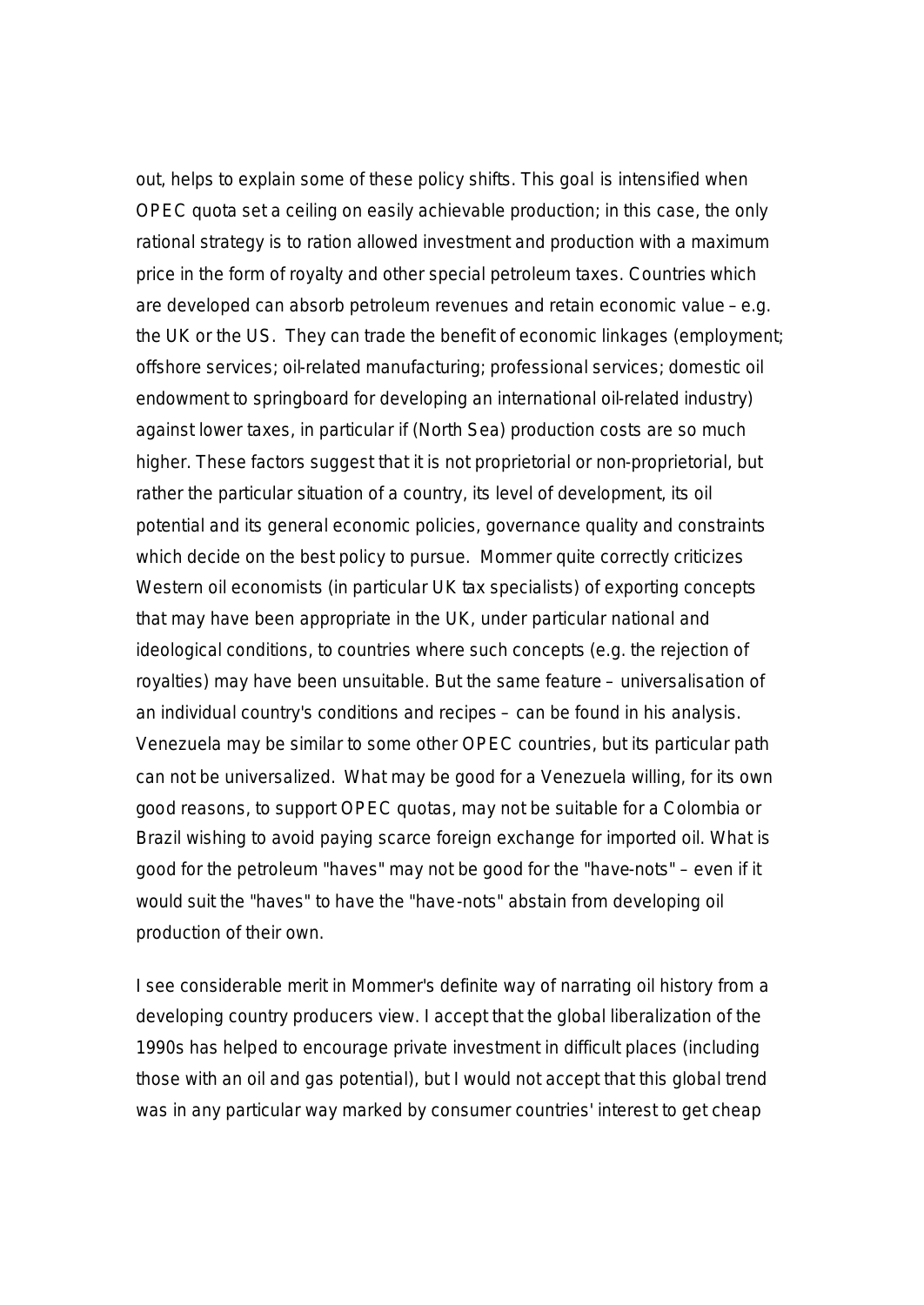oil. The World Bank's petroleum investment promotion and later privatization programme may have been partly influenced by such considerations, but the main factor has been the interest of prospective producer countries to attract otherwise unavailable investment and the oil companies exclusion from the Mideastern OPEC countries. But I think to ascribe a global trend to particular oil industry issues is excessive. Similarly, the idea that we have "producing" and "consuming" countries, linked, but with respect to price in a zero-sum game, may be sacrificing reality on the altar of dialectics. A low oil price is not compatible with environmental and security of supply objectives of importing countries. It would encourage energy inefficiency, slow down the development of alternative energies, increase emission of greenhouse gases and encourage supplies from a small, highly volatile group of Mideastern countries only. Consumers, in particular in the EU, have never been left to enjoy the periods of low oil prices – national excise taxes made sure that the importing states rather than OPEC members took the lion's share of possible taxes.

Finally, I miss at least an appreciation that getting maximum oil taxes is not enough. Mommer expresses considerable sympathies with the people of developing countries. But at no point does he raise the question if more oil taxes will actually help them. He concedes that oil income has not been used very well in the past. It is difficult to see how that would change as the basic context of underdevelopment and weak governance is unlikely to go away. Why would squeezing more government Dollars out of oil companies suddenly benefit the economies of the major producers which have become absolutely dependent, with the squeezing out of all alternatives, on an absolutely unproductive rentier situation. Did the UK, with less oil taxes and much more indirect economic benefits, not do much better than the Venezuelas, Nigerias, Indonesias and Saudi Arabias where oil is more plentiful, cheaper and tax income so much higher? An excellent article by Amuzegar (Foreign Affairs 1998) now followed up by a World Bank project on the "resource curse" and a 2002 UNDP report on the economic and social development of Arab countries suggests that oil income and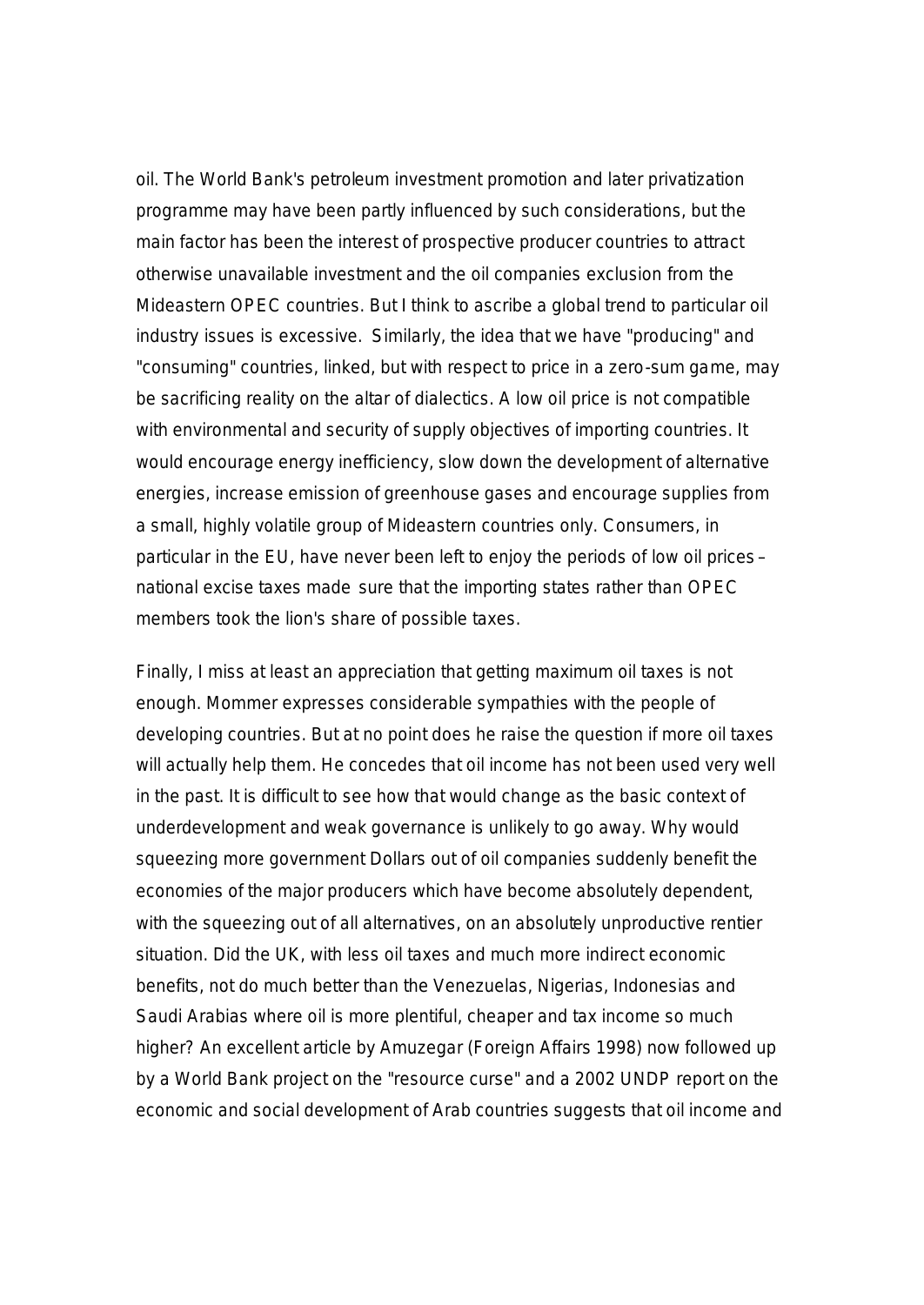development may not be positively, but perhaps even negatively correlated. So if oil income leads only to more corruption, lethargy and rentier passivity – how would the people benefit if a really tough proprietorial regime were established? If good-governance does not exist before the oil income flows, such income is likely to be rather counter-productive to development. My suggestion is that the link of oil to national entrepreneurship, the design of privatization strategies intended not to simply sell out to the multinational oil companies, but to create a national oil and service industry are more effective for economic development than squeezing a maximum of liquid tax income which then gets misused anyway. The less liquid a country's economic assets, the more they might contribute to industrialization rather than be dissipated. Similarly, on an international level, initiatives to promote trade in energy and energy-related goods and services between developing countries may represent a truly neoliberal approach that works – rather than pretend-liberal approaches preached, but not practiced by the developed countries. The disliked examples of global liberalization – WTO, GATT, ECT, bilateral treaties, EU Treaty – may be essential building blocks for wealth-creation between developing countries which, for reasons of internal weakness and resultant politically convenient hostility to neighbouring countries have as yet not been deployed.

But these comments do not detract from the fact that this is a significant study on the governance of world oil. It is a welcome and necessary contrast to the universalisation of particular Western-country views and should be required reading for any student of the world oil industry, particularly those who are not by background or involvement intuitively familiar with and sympathetic to the role of oil in oil-dependent developing countries. The author should be congratulated for this massive work which tries to re-set a somewhat distorted balance. I would hope that Bernard Mommer does not cease after this impressive study, but goes on refining his presentation of the world oil industry as seen from producer countries. A revised edition in some years would be the ideal follow-up.